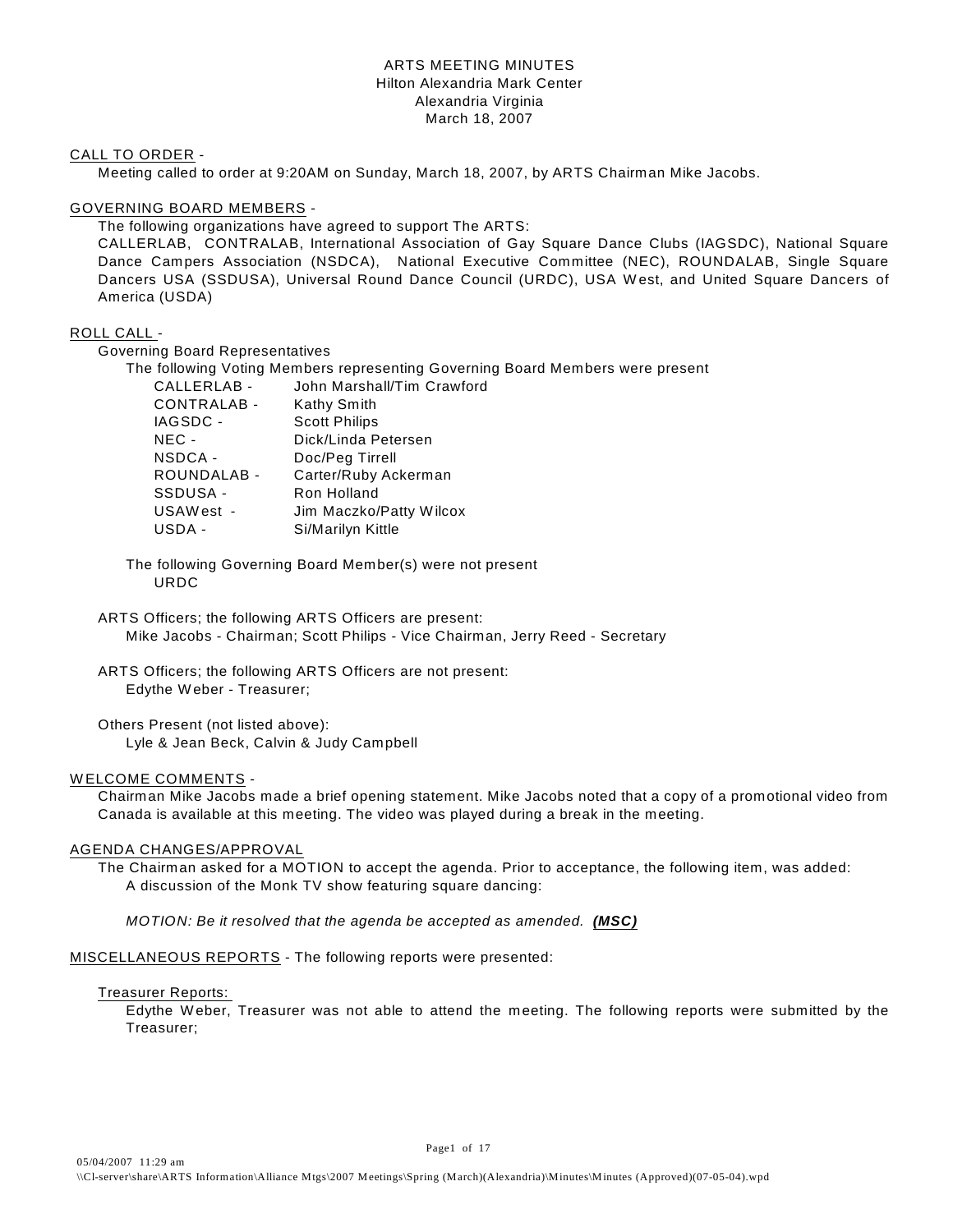#### Finance Report - (attachment 1)

As of February 28, 2007, the financial statement shows an opening balance of \$20,040.68 and an ending balance of \$19,780.22. Donations and renewing and joining Members continue to be received. The largest single expense was advertising in the amount of \$987.75.

#### Other Finance Matters -

#### ARTS Budget

This item concerns the creation of a budget. No additional information is available at this time.

#### ARTS Pins - (FYI)

This item concerns the sale status of the ARTS pins being sold @ \$5 each. The following is the status as reported by the Treasurer:

Jerry Reed (CALLERLAB) – 13 pins Jim Maczko/Patty W ilcox – 37 pins Jim & Edythe W eber – 6 pins

#### Magnetic Signs - (FYI)

This item concerns the sale status of the magnetic signs being sold @ \$2.50 each. As reported by the Treasurer:

Charley Holley (USDA) – 39 bumper signs left Patty W ilcox (USA W est) – 35 signs left Jim Maczko (Returned from ACA) – 50 signs left Jerry Reed (CALLERLAB) – 46 signs left Jim & Edythe W eber – 20 signs left (had to throw away 7 signs because they stuck together and the printing peeled off, not fit to sell)

#### T-shirts & Ball Caps (FYI)

This item concerns the sale of T-shirts and baseball caps being sold. As reported by the Treasurer: Jim W eber has 1 3XL, 2 XL, 2 LARGE, 1 MEDIUM, 2 ball caps

Does anyone else have any shirts or caps? I am not aware of any. If someone wants a shirt or cap before Charlotte, please let us know. Otherwise we will plan to bring these to Charlotte. W e will also have them at Pre-Convention in W ichita.

#### Reports from past meetings -

Copies of the minutes of the past meetings were available on the ARTS web site:

October 2002 (Cocoa Beach, FL); January 2003 (W ashington, DC); Summer (June) 2003 ARTS Alliance Meeting (Oklahoma City, OK); Fall (October)2003 ARTS Planning Meeting (Orlando, FL); Spring (March) 2004 ARTS Meeting (Portland, OR); Summer (June) 2004 ARTS Meeting (Denver, CO); Fall (October)2004 ARTS Meeting (Orlando, FL); Spring (February) 2005 ARTS Meeting (San Antonio, TX); Summer (June) 2005 ARTS Meeting (Portland, OR); Fall (October) 2005 ARTS Meeting (Orlando, FL); April 2006 (Charlotte, NC); June 2006 (San Antonio, TX), October 2006 (Orlando, FL)

#### Confirm Actions by the ARTS Board & Officers Since the Last Meeting - (Attachment 2))

This item concerns a discussion and vote to confirm the actions taken by the ARTS Governing Board and the ARTS Officers since the October 2006 meeting. Discussion of this item resulted in the following MOTION:

*MOTION: Be it resolved that the actions taken by the ARTS Governing Board and Officers since the October 2006 meeting be confirmed. (MSC)*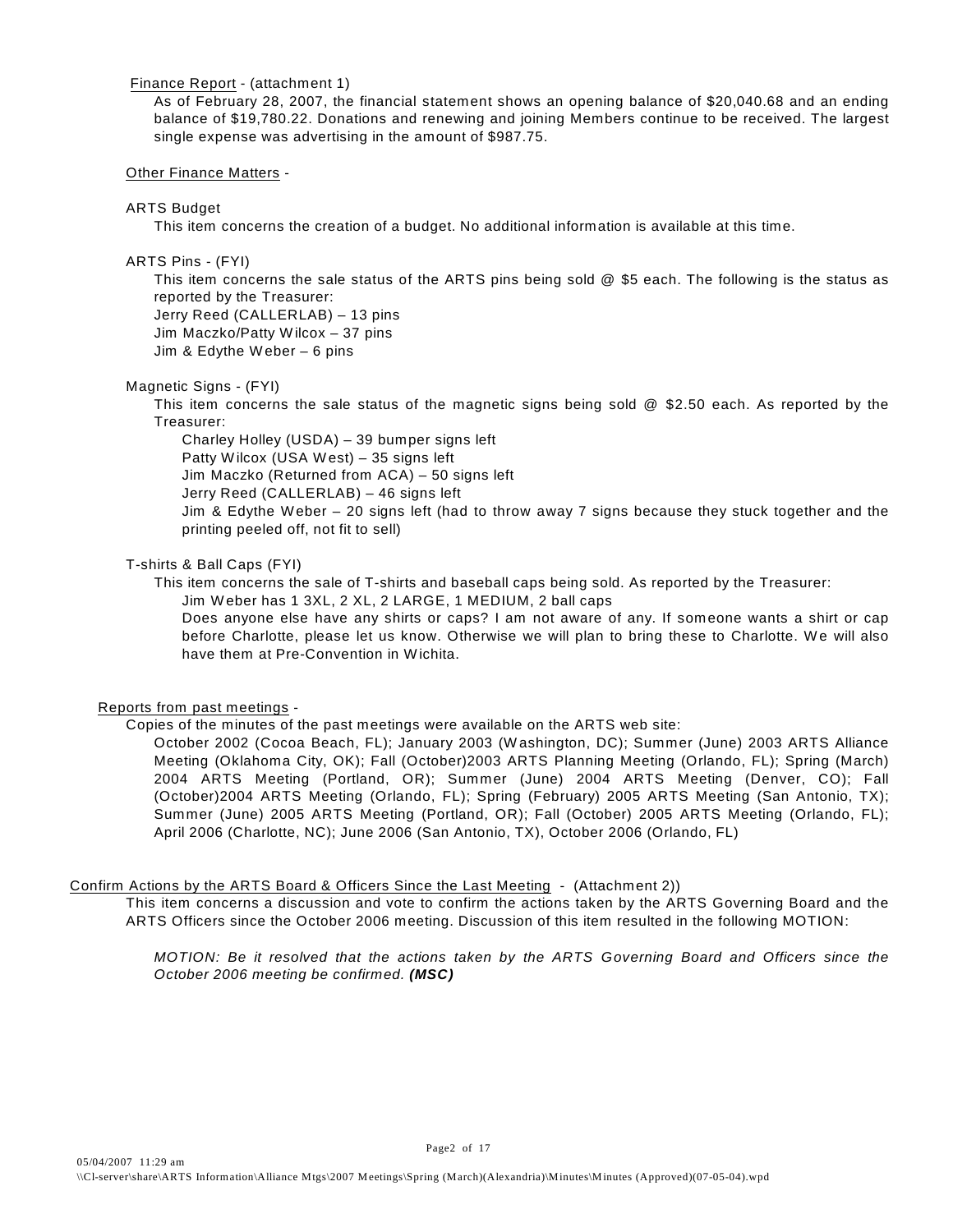56<sup>th</sup> NSDC - Charlotte, NC -

- 1) The  $56<sup>th</sup>$  NSDC staff has agreed to place the following items in to the registration package for all attendees: a) ARTS Survey, b) ARTS Tri-Fold Brochure, c) all past "Ask ARTS articles.
- 2) The ARTS participation on the Education Panels & Seminars. There is a "W hat is ARTS?" Seminar scheduled at the NSDC. The seminar is planned as an "Open Forum" format. It was agreed we need more publicity for the Seminar. Jim W eber will be asked to make a poster for the "W hat Is ARTS?" seminar. The seminar will be announced at the USDA meeting prior to the NSDC. The ARTS Secretary was asked to contact the NSDC for more publicity of the seminar. Dick Peterson will ask the NSDC if The ARTS can put up our own posters to advertise the seminar.
- 3) Support of the Incentive Marketing initiative as proposed by Jim & Judy Taylor and Dan McPeek & Judy W inter.
- 57<sup>th</sup> NSDC Wichita, KS (FYI)

Jim & Edythe W eber are the Education Chairman for the NSDC. No specific plans have been made, however, we do plan to present two seminars. During the October 2006 meeting Jim asked that the topics for the seminars be provided before the 57<sup>th</sup> NSDC Pre-Convention in. The ARTS Secretary is not aware of any action on this item. W e plan to have a display in the showcase.

58<sup>th</sup> NSDC - Long Beach, CA - (FYI)

We have had no contact with the 58<sup>th</sup> NSDC staff. We plan to have a display in the showcase. Jim Maczko agreed to send the General Chairman and Education Chairman contact information to the ARTS Secretary.

59<sup>th</sup> NSDC - Louisville, KY - (FYI)

We have had no contact with the 59<sup>th</sup> NSDC staff. We plan to have a display in the showcase.

#### Publicity Ad-Hoc Committee - (Michael Streby, Chairman)

Members, Mike Jacobs, Tim Crawford, Calvin Campbell, and Carter Ackerman

#### Video Projects - ARTS Publicity -

This item concerns production of a video which would be targeted to existing dancers to help publicize The ARTS, its goals, mission, and accomplishments. During the October 2006 ARTS meeting it was reported that the video is nearly completed and may be completed in time for possible distribution at the  $56<sup>th</sup>$  NSDC in Charlotte, NC. Apparently, the video will not be completed by June. Discussion of this item resulted in agreement that investigation of the cost of professional help with story board and script should be done. Jim Maczko agreed to request Michael to obtain an estimate for this professional help.

#### Toll Free Telephone Number - (attachment 3)

This item concerns the toll free information line installed in Michael & Kimberlee Streby' s home. Since January 2005 there have been 152 calls received. See that attached report for more detail.

Publications - (FYI)

This item concerns a list of publications and contact information. Jim W eber, ARTS web site W ebmaster requests that each Governing Board representative or someone they designate review the ARTS website, ARTS Member publications, and look at their publications listed and notify Jim if the listing is complete or if additions or deletions are required.

#### ARTS Tri-Fold Information Brochures -

The brochure needs to be reviewed for possible updates. It was agreed that 7,500 copies need to be printed for the  $56<sup>th</sup>$  NSDC in Charlotte. Jim Maczko agreed to update the brochure and to check on the cost of printing a more professional looking brochure for the  $56<sup>th</sup>$  NSDC. Jim will send the cost proposal to the Secretary for approval by the ARTS Officers for approval of the printing costs.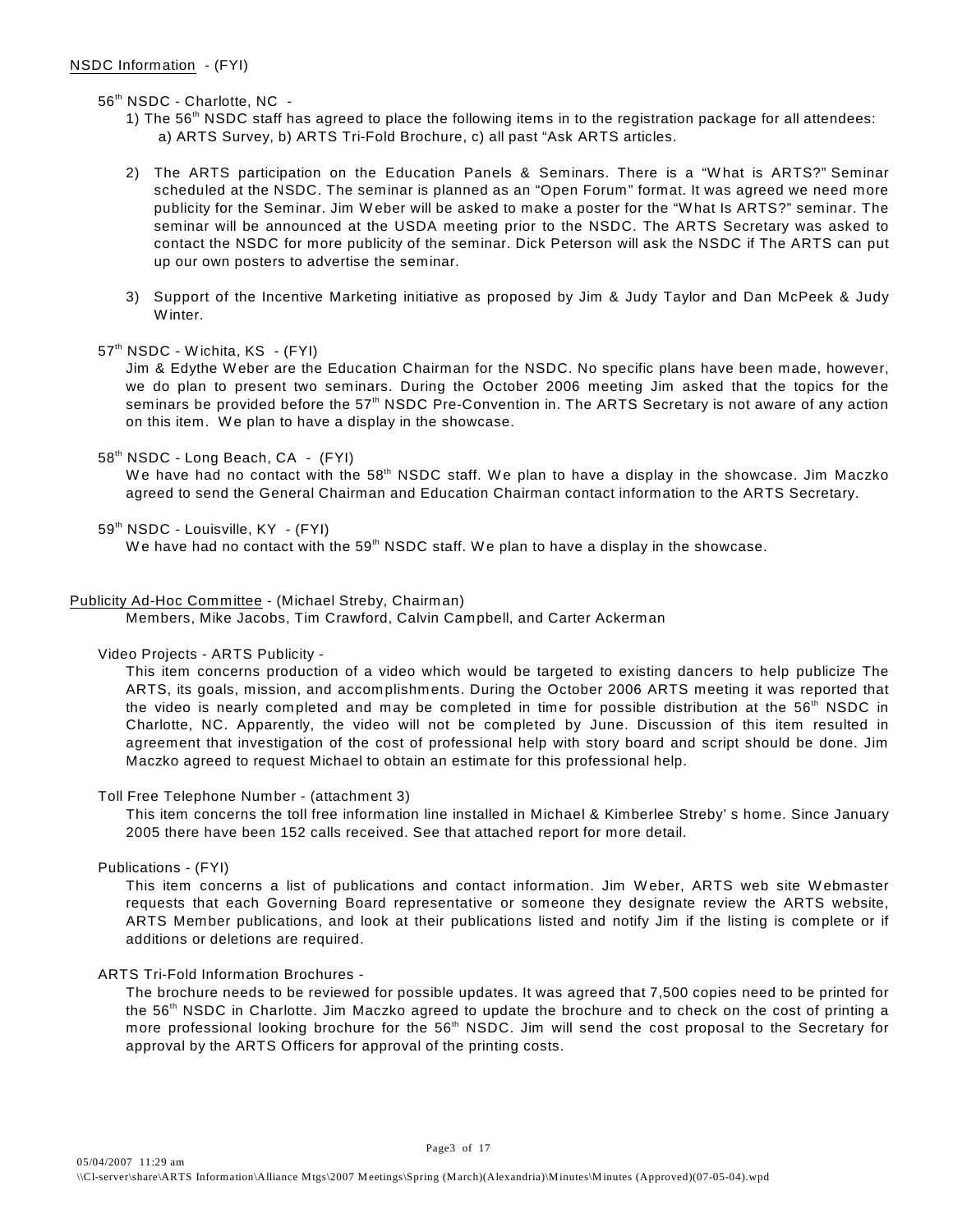#### Ask ARTS - (FYI)

During the October 2006 meeting there was discussion of publishing an article about the dancer Survey in Charlotte in late February. Additional discussion included the idea to repeat an article explaining what The ARTS is. Del Reed will work on the next article, on the ARTS Survey and the ARTS seminars in Charlotte.

#### ARTS Newsletter - (FYI)

Peg Tirrell, newsletter editor, asked about the continuation of the procedure of publishing the newsletter after each meeting. There was agreement that this should continue as a way to help spread the word about the ARTS. Peg has agreed to continue as the newsletter editor.

#### PR Proposal -

Responsibility for this item was transferred to the Publicity Ad-Hoc Committee during the October 2006 meeting. This item concerns discussion of the proposal for seven items from the Portland PR company W eber/Shandwick. This proposal has been submitted, reviewed, discussed, and voted on and rejected by the Board. The items were: A. Sample News Release and How-to Fact Sheet; B. Media Tips and Tricks; C. Square Dancing Backgrounder D. PR/Marketing Success Story Round-up Area; E. Stock Photos on Square, Round and Traditional Dancing; F. Program Recommendations; and G. News Release on Survey Results

During the October 2006 meeting there was discussion of whether this task should not be undertaken until we have accomplished (or achieved) our efforts to educate the dance community about The ARTS. Discussion of this item resulted in agreement that the committee will review the issue of the PR proposal and develop a plan to resolve this issue. No action has been taken on this item.

Discussion of this item resulted in agreement that we should contact W eber/Shandwick to determine whether they are still interested in this issue and would be willing to provide a revised proposal to support the ARTS PR effort. Jim Maczko agreed to contact W eber/Shandwick to request a revised proposal. Further action will be taken when we receive additional information from W eber/Shandwick.

#### OLD BUSINESS -

#### Incentive Proposal

This item concerns the "Incentive Marketing" plan Jim & Judy Taylor and Dan McPeek & Judy W inter, to be called The "GROUP". The idea has been discussed in previous ARTS meetings and the Group is planning to implement the initial plan at the 56<sup>th</sup> NSDC in Charlotte, NC. Discussion of this item during the October 2006 ARTS meeting resulted in agreement that this item will be on the agenda for this meeting. There was one request that we discuss concerns regarding the Incentive Marketing Plan. The concern is with our IRS 501 (c)(3) status to be sure everything in the incentive proposal fit in with our IRS limitations. Jim Maczko reports that our attorney has determined that this will NOT have a negative impact.

There was a conference telephone call during this meeting. Several ideas were discussed and exchanged.

The Group has been in communication with Craig &Millie Brandt, Education Chairman for the 56th NSDC. They will be using room 205 on Friday at 3:00 PM to present the Incentive Marketing program. They are asking for help from the ARTS-Dance organization in the way of funds and manpower. The following are their requests:

1) Use of a battery operated blinking pin with the word "DANCE" to get dancers attention to their program. They would like to attach it to a card with "ARTS" above the pin, and an invite to the Seminar below the pin. They would like approval of funds to order 1000 pins at \$1.35 ea. plus \$50.00 shipping from China. The prototype would cost \$200.00 to make and the minimum order is 1000 pins. They plan to order some extra batteries and magnets at 10 cents each.

2) They would like permission to use the ARTS logo on the material we are creating for this seminar.

3) They would like to ask some or all of the ARTS members will help promote the seminar, and hopefully, some will be able to attend.

4) They would like a supply of ARTS informational trifolds to have available on a table outside the seminar room.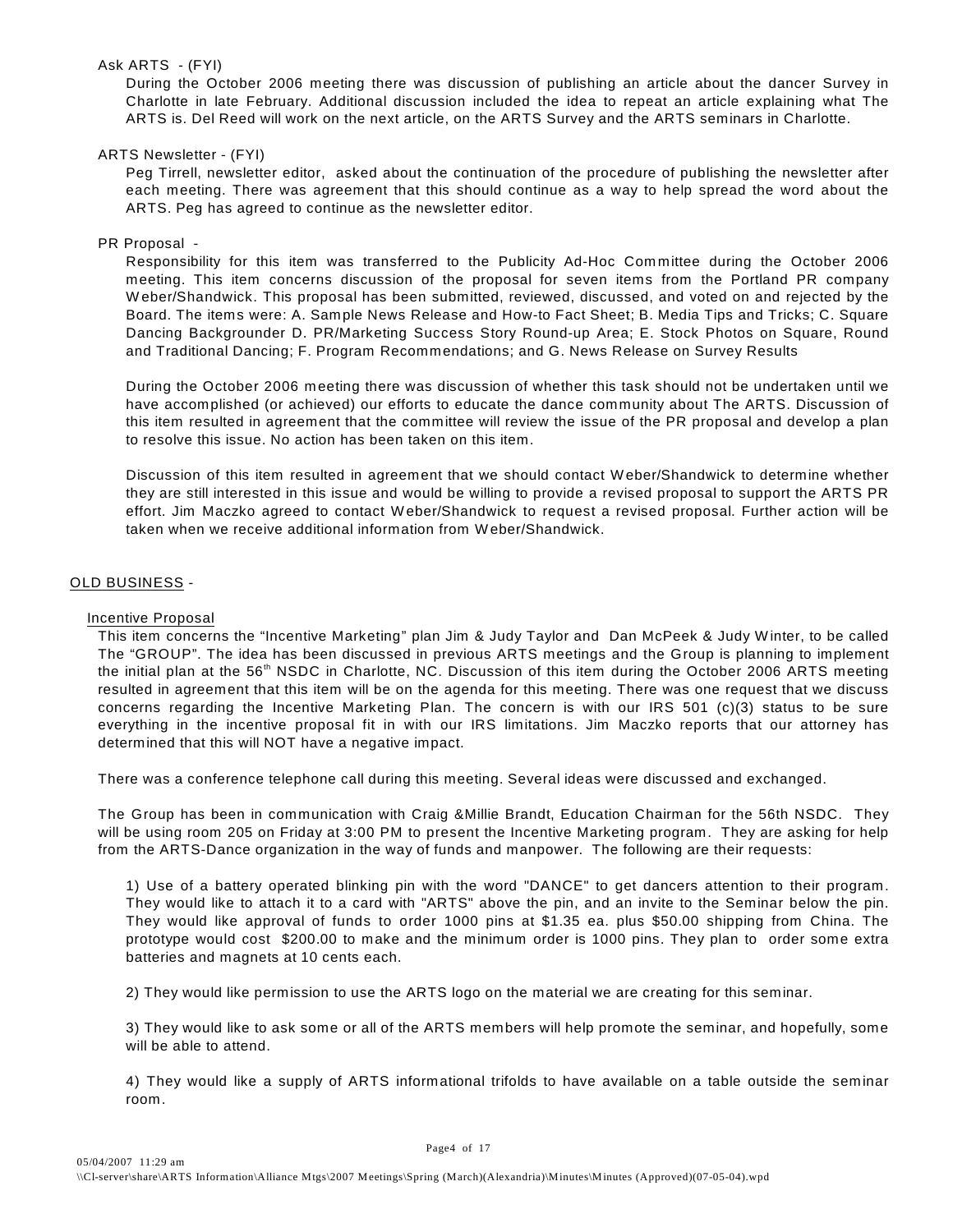5) They want to sign people up on the database that we are proposing. Ken Robinson has agreed to make a working data entry screen if we tell him what data we want on to collect.

It would be good publicity if a lot of people wore the pins to the Saturday night dance. They might give a prize of some sort to one or more dancers if they are wearing the pin.

Dan &Judy have determined that they must attend a family wedding, and will not be able to be in Charlotte. Jim & Judy will be there, and with a little help from ARTS, it will be a success.

Discussion of this item resulted in the following MOTION:

*MOTION: Be it resolved that a budget of \$1,600 be approved to support the Incentive Marketing Program as proposed by Jim & Judy Taylor and Dan McPeek & Judy Winter. (MSC)*

#### Nationwide Benefit Dance - (FYI)

This item concerns a series of nationwide fundraising dances to benefit The ARTS. The dances are scheduled for February 29, 2008. Linda Shaw has agreed to Chair this project. Linda will provide advertising materials. The plan for these dances included beginning to advertise these dances on July 1, 2006. All ARTS organizations were encouraged to help advertise these dances and individuals are encouraged to plan, sponsor, and hold one of these dances. Peg Tirrell requested that all ARTS Reps report the number of dancers who attend these dances. The number of dances and dancers could then be used in a PR effort and in ASK ARTS articles.

#### International Dance Council - (FYI) (attachment 4)

This item concerns a brief discussion of the International Dance Council - CID - Conseil International de la Danse; UNESCO, Paris, France. Scott Philips and Lyle Beck have requested we discuss this organization and how it may support or help our efforts. Discussion of this item resulted in agreement that the Council is most involved with performance dance such as ballet, jazz, etc. and not folk dance such as our activity. There was general agreement that this organization would most likely not be of help to us.

#### The ARTS & YTB Travel - (attachment 5)

The online travel site has been activated. Our agreement with YTB Travel has been extended until October 31, 2007. Jim W eber will provide an update and report of activity at the June 2007 ARTS meeting.

#### W eb Site -

This item concerns the web site for The ARTS. The web site is online and available. The ARTS Secretary is not aware of any further action required at this time. Funding for hosting the web site will be continued until further notice. This item will remain on future agenda.

#### Committee Structure Proposal -

This item concerns a proposal that the Board create a structure of Standing Committees to receive, review, and action on items of interest to the Board. The Committee receiving the item would be required to take action and report to the Board. We have identified the committee structure of each of the Member Organizations. The Officers have reviewed the Member Organization committees and conducted brief discussion of this item. No further action has been taken on this item.

#### ARTS Dancer Survey -

This item concerns the dancer survey which has been done at several events. The plan is to conduct the survey in Charlotte at the 56<sup>th</sup> NSDC and if the results are substantially the same as from past surveys to not do additional surveys for some time. It is anticipated that the results from the survey in Charlotte will be consistent with previous results. Jim Maczko agreed to contact Michael Streby to print the survey forms and provide to the 56<sup>th</sup> NSDC staff for inclusion in the convention packages. Dick Peterson agreed to talk with the 56<sup>th</sup> NSDC staff to make sure they are prepared to put the survey form into the packages and when they need to be in Charlotte.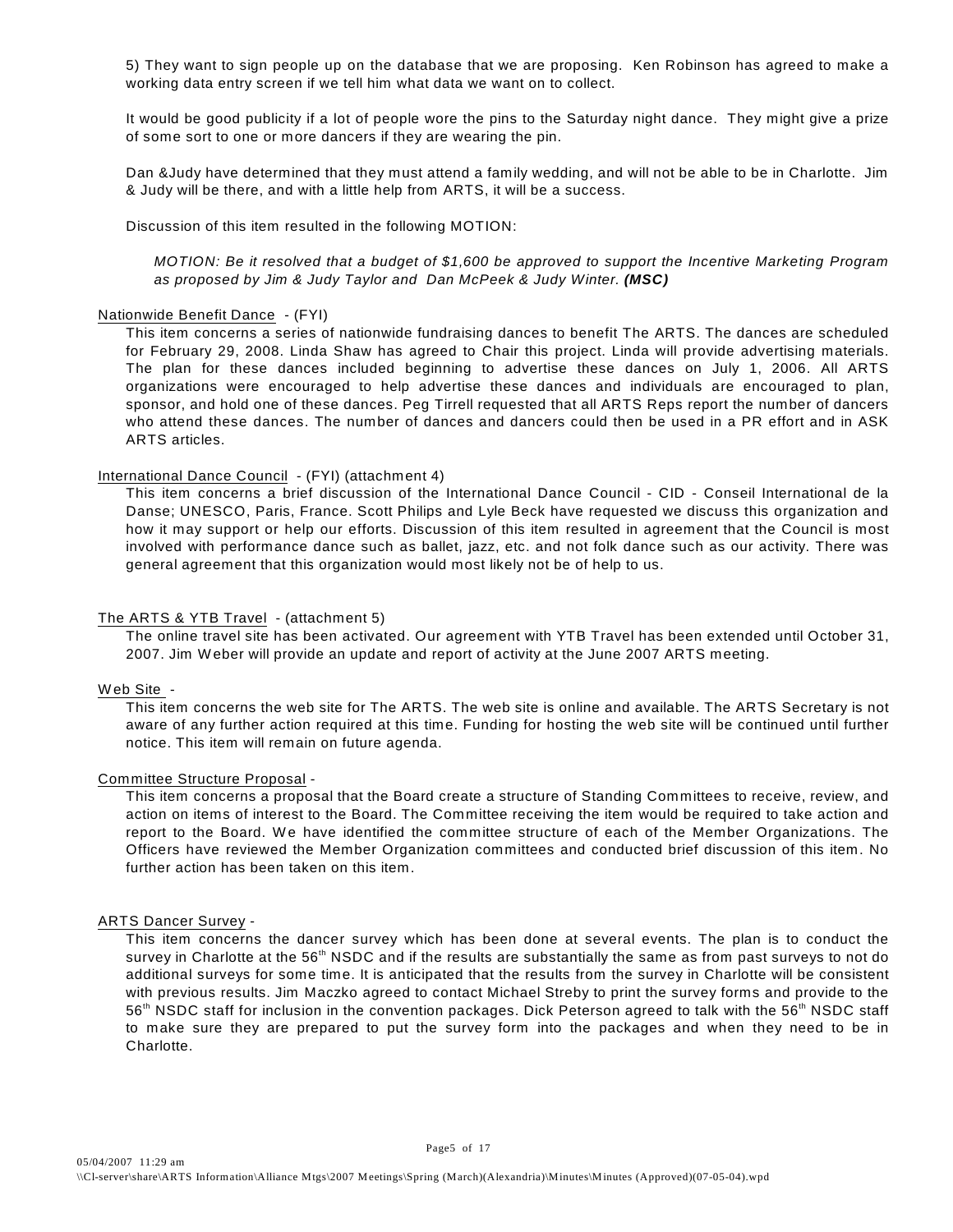#### Executive Secretary/Administrative Assistant - (FYI)

Previous discussions of this issue have resulted in agreement that the ARTS should, at some future time, hire a person who would perform the duties of an Executive Secretary/Director. There has been agreement that this issue would stay on the agenda for future discussion. Jim Maczko has begun drafting guidelines and a job description for this person. This item will stay on the agenda for future discussions.

#### ARTS Business/Action Plan -

This item concerns a long range Business Plan for the organization to cover up to a ten year time span. The Business Plan was approved during the October 2005 ARTS meeting. The plan began in June 2005 and provides milestones through January 1, 2012. During the June 2006 ARTS meeting there was agreement that creation of an electronic mailing network to distribute E-mail directly to all Square, Round, Contra, Traditional, and other dancers was the best method to disseminate ARTS information.

Al Shaw also agreed to work on this project. Ken Robinson has provided some information about E-mail distribution programs. Many of these lists require the recipients to agree to receive messages. During the October 2006 meeting, Jim W eber reported that the mailing list which is part of the ARTS web site provides the capability of dancers to add or remove their E-mail address to the list and receive messages sent to the list. This system requires those signing up to agree. There was agreement that the E-mail distribution system can work like a mail tree where the message is sent to individual state or region coordinators, then the coordinators will send the message on to a smaller group. No new information was reported during this meeting. This item will remain on future agenda.

#### Add-A-Buck Project - (FYI)

This item concerns the Add-A-Buck Program which has been approved by the ARTS Reps. During the October 2006 ARTS meeting, there was considerable discussion of the possibilities of several festivals including the National Square Dance Conventions. Jim Maczko and Jim W eber will follow up with the General Chairman of the 57<sup>th</sup> NSDC in Wichita, KS. Dick Peterson reported that the NEC will discuss this issue with the Long Beach NSDC General Chairman.

#### Grant proposal -

This item concerns a Grant Application to the RW J Foundation as proposed by Alitia and John Becker - USDA Plains Region Vice Presidents and Youth Advisors. Grant applications to the RW J Foundation must be done by an IRS 501 (c)(3) organization. The basis for this Grant is to deal with childhood obesity through the support of Dance Instructors in Schools supplemented with the Square Dance 101 booklet from the California Association of Physical, Education, Recreation &Dance (CAHPERD). In October 2005 the Grant Application was accepted for review and revision prior to submission to the RW J Foundation. In June 2006 the CALLERLAB Grant W riting Committee submitted review comments. It has been agreed that additional action will be required to re-write the grant request.

During the October 2006 ARTS meeting there has been some discussion of a suggestion that we approach a professional grant writer to review this grant and provide an estimate of the validity of submitting such a grant, and the cost to prepare it. Discussion of this item during this meeting resulted in agreement that Jim Maczko will send the original draft of the application and additional pertinent information to John Marshall. John will forward the materials to Gary Felton, CALLERLAB Member and professional grant writer. Gary will review the materials and provide input concerning the feasibility of the grant request and an estimate of the work required to complete the grant request. No additional information was available for this meeting. Additional discussion of this item will be on the agenda for the June 2007 ARTS meeting in Charlotte, NC.

#### Honorary Membership -

This item concerns the nomination of Jim Maczko as an Honorary Member. The ARTS Bylaws provide that Honorary Membership status may be granted by the Governing Board to any individual, group or organization determined deserving by a two-thirds vote of the Governing Board. Discussion of this item during the October 2006 ARTS meeting resulted in agreement with a MOTION to approve Jim as an Honorary Member. However, because approval of this MOTION requires a two-thirds vote by the Board and there are only one-half of the Board Members present at the meeting, the MOTION was submitted to the ARTS Board in ARTS LOG 06-1007-001 (Honorary Membership - Jim Maczko). Only seven Members voted on this LOG and only five approved. Even though a majority of those voting approved the MOTION, the Bylaws require that Honorary Membership status may be granted by the Governing Board to any individual, group or organization determined deserving by a two-thirds vote of the Governing Board. In accordance with the bylaws approval by 6 of the 10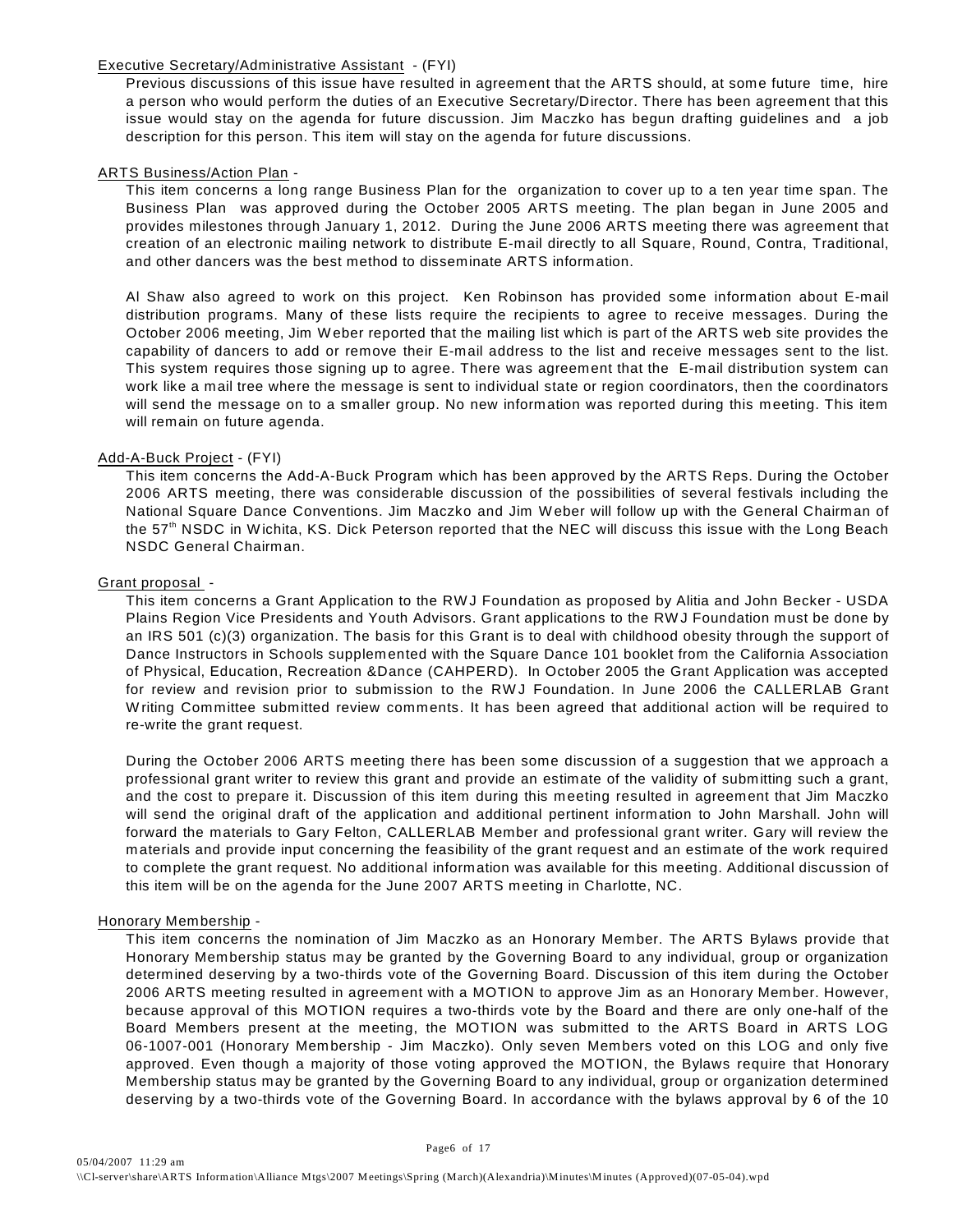Board Members is required to grant Honorary Membership. Therefore, this MOTION was not approved. No further action will be taken on this item at this time.

#### Recruiting Plan -

This item concerns the plan accepted by the ARTS Board for presentation to other groups to be modified by other organizations as desired. During the June 2006 Arts meeting Ken Robinson provided a brief report on the work he has done to create a web site to support and promote the Recruiting Plan.

During the October 2006 ARTS meeting Ken reported the web site is available for review. A basic site structure is in place, however, there was no text on the site. The site structure needed much more work and text for web pages will need to be created. There was general agreement that the basic site structure looks good and that considerably more work needs to be done. Ken was asked to send a link to the sample site to the ARTS Secretary and the Secretary would send the information to the ARTS Reps. The ARTS Secretary did not receive the information. There was no further discussion of this item at this meeting.

#### AAHPERD/NDA -

This item concerns a discussion of the American Alliance of Health, Physical Education, , Recreation, and Dance (AAHPERD). During the October 2006 ARTS meeting, Jim Maczko briefly discussed the involvement in AAHPERD and the National Dance Association (NDA) by Calvin Campbell. Calvin is the CALLERLAB rep to the NDA and has attended the past four (2004, 2005, 2006 2007) AAHPERD/NDA national conventions and has made presentations featuring square dancing.

Calvin gave a presentation at this meeting to covering the structure of AAHPERD and the NDA. This presentation included information about Calvin's activities and presentations at the conventions. Brief discussion of this item and how the ARTS may become involved with either or both.

Calvin reported that the members of the NDA had been concerned because the organization was not doing enough for the school teachers in the area of dance. In 2004 Calvin was selected as the CALLERLAB rep to the NDA. He attended the convention and presented a program at the 2004 NDA convention and has repeated in 2005, 2006, and 2007. His presentations have been well received and have been modified over the years to meet the needs of the school/physical education teachers. He has made similar presentations at regional meetings. There was general agreement that these type presentations help to bring more and better awareness of our activity to non-dancers which may help our public image.

The ARTS Secretary has a copy of Calvin's PowerPoint presentation at this meeting. Any rep desiring a copy may contact the ARTS Secretary [\(ARTSSecretary@aol.com](mailto:ARTSSecretary@aol.com)) for an electronic copy.

Calvin's attendance at the national convention have been covered by CALLERLAB. Discussion of this item included talk about the possibility of the ARTS providing financial assistance to Calvin or some other person to attend the conventions to present the type program Calvin has done over the years. Additional discussion of this possibility will be on the agenda for the June 2007 ARTS meeting.

#### SD -101 and Moving & Groovin Comparison - (attachment 6)

This item concerns a discussion of a comparison between the Square Dancing 101 (SD-101) and the Moving & Groovin programs. Calvin Campbell was asked to conduct a comparison between the two programs and provided a report of the results of his comparison. Calvin reported that each product is designed for a different audience. Discussion of this item resulted in agreement that SD-101 was produced in response to an existing need and was completed on a limited budget. The results of his comparison are attached.

The ARTS Secretary was asked to send the comparison to Bonnie Abramson [\(Bjabramson@aol.com](mailto:Bjabramson@aol.com)) and Calvin was asked to contact Bonnie to discuss his comparison report and results.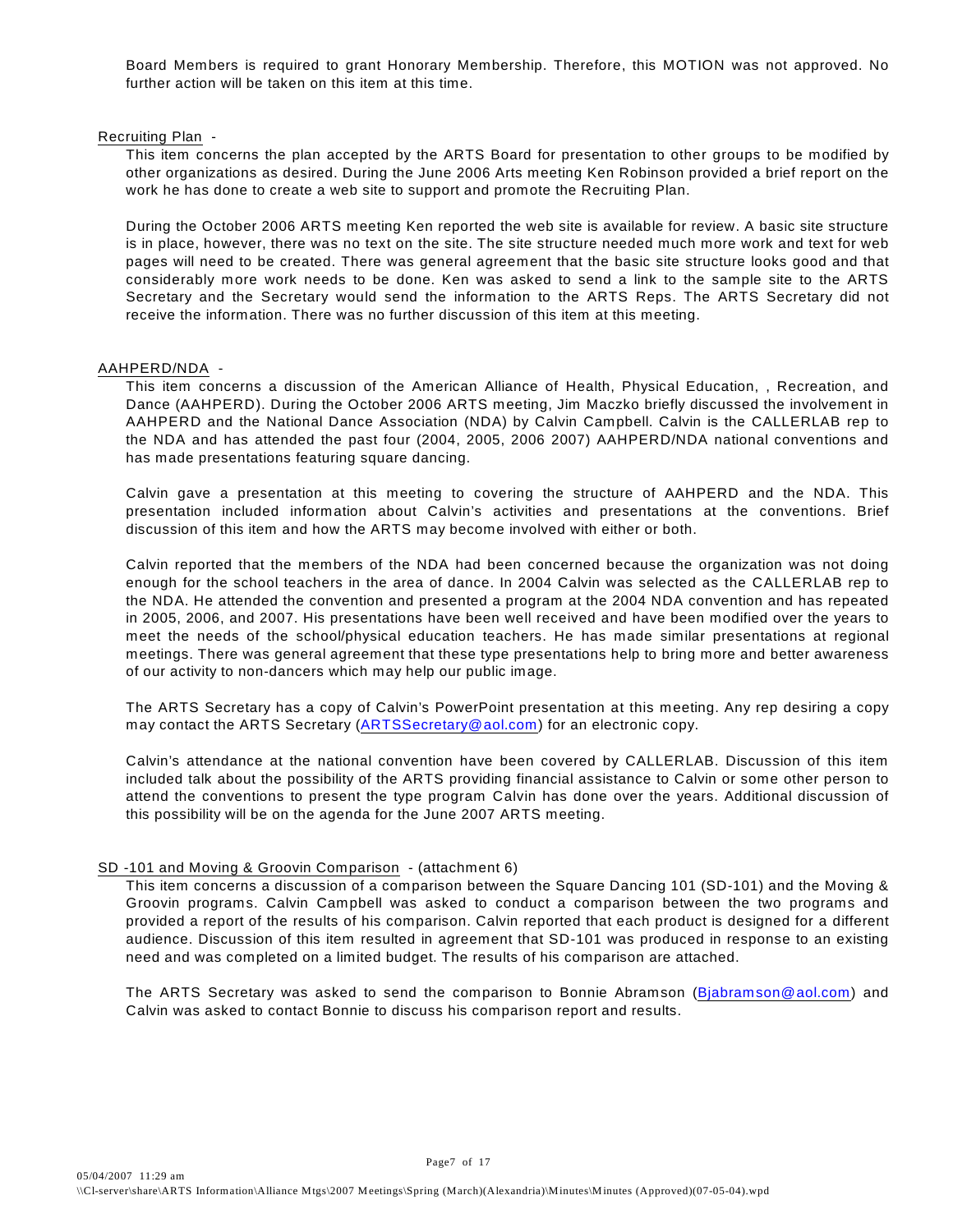#### ARTS Publicity/Mass Mailing -

This item concerns the problem many of us have found that the understanding of The ARTS or even knowledge of the existence of the organization is lacking throughout the dance community. Simply put, the dancers either know we exist or they do not; and if they do they don't know enough.

During the October 2006 ARTS meeting we discussed a proposal that The ARTS undertake a project to create a mass mailing to ALL dancers/cuers/callers and others involved with the activity to publicize the accomplishments and activities of The ARTS and to promote a wider recognition of the organization. This project would require creation of the information materials and a mailing list for the mass distribution of the information through regular postal service. Charlie believes such a project would be a good way to get the word out to all dancers to publicize what The ARTS is and what we are trying to do for the dance world.

Discussion of this item resulted in agreement that we could contact the state reps and ask that they agree to pass the information on to the dancers/organizations and others in the activity. There was general agreement that creation of a mailing list to include every dancer in the activity is not feasible. However , creation and implementation of a mailing "tree" system could be accomplished. Such a "tree" would involve a mailing to state or regional contacts and then those contacts would send the mailing to their contacts, and so on until the mailing reached the dancers at the club level. Jim W eber reported he sends the ARTS publicity and Press Releases to all the publications on our mailing list. There was discussion about doing such a mailing by E-mail which would be simpler and faster. There was also some discussion about placing ads (paid) in the various square dance publications.

The second part of this project is creation of the materials which would be mailed. Such materials publicize the accomplishments of The ARTS and promote a wider recognition of the organization including purpose and goals.

Considerable discussion of this item resulted in agreement that the Publicity Committee (Michael Streby) be asked to investigate this issue and develop a plan for consideration by the Board. No additional information was available at this meeting. This item will remain on the agenda for the June 2007 ARTS meeting.

#### National Square Dance Directory - Advertising - (FYI)

This item concerns the ARTS ads in the National Square Dance Directory (NSDD). This item was discussed in ARTS LOG 06-11-06-001 (Ad in NSDD) and the following MOTION was approved. MOTION: Be It Resolved That: The ARTS purchase an ad in the National Square Dance Directory (on line) in the amount of \$144.00. This item will be removed from future agenda.

#### Advertising in Program Book for  $56<sup>th</sup>$  NSDC - (FYI)

This item concerns a proposal for The ARTS to place an ad in the program book for the 56<sup>th</sup> NSDC. The ARTS Officers discussed this item in ARTS LOG 06-1117-001 (Ad in Prgm Book - 56th NSDC) and approved the following MOTION: MOTION: Be It Resolved that: The ARTS place a full page color ad in the 56th NSDC Program Book at a cost \$843.75. Jim Maczko was asked to coordinate getting the ad to the 56th NSDC Program Book. Committee. This item will be removed from future agenda.

#### Software For Non-Profit Organizations -

This item concerns a source for discounted computer software. The source reportedly provides a source for discounted software, the web site for this source is: <http://www.techsoup.com/> Brief discussion of this item during the October 2006 ARTS meeting resulted in agreement that no further action should be taken at that time but that this item should on the agenda for this meeting. Discussion of this item resulted in agreement that no action is required and that it be removed from future agenda.

#### NEW BUSINESS -

#### Dancing Keeps You Young DVD - (FYI)

This item concerns a promotion DVD produced in Canada. Tim Crawford provided a copy of the DVD which was played during the meeting. There was general agreement that the DVD was high quality but could have been shorter. The DVD was designed as a promotion for square dancing ro non-dancers. The DVD can be made available to associations at no cost. No copies should be made without permission. No further action is required at this time.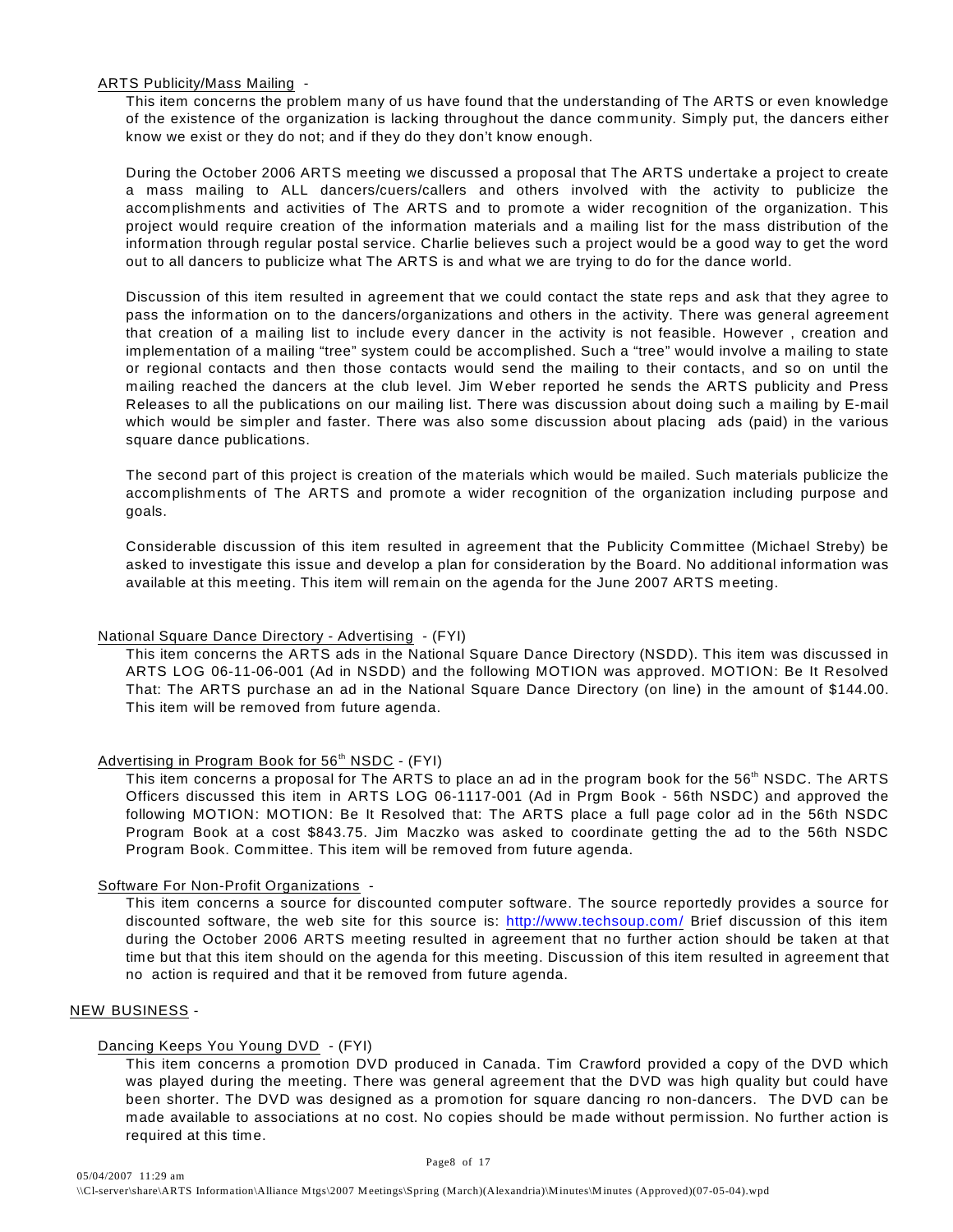#### Astronaut Farmer (Movie) - (FYI)

This item concerns a recently released movie featuring a segment with square dancing. Jim Maczko reported that square dancing was a very minor part of the movie. Even though there was no bad exposure there was also no down side. This item will be removed form future agenda.

#### Monk TV Show - (FYI)

This item concerns a recent episode of the Monk TV show which featured square dancing. There was considerable exposure of the activity which provided a positive image of square dancing. This item will be removed form future agenda.

#### Deduction - ARTS Donations - (FYI)

This item concerns a brief discussion of how we provide documentation of donations. The Treasure provides this documentation for renewals and new members. This item will be removed form future agenda.

#### Next Meeting -

The next meeting is scheduled for June 2007 in Charlotte, NC at the 56<sup>th</sup> NSDC. The ARTS Secretary will contact the NEC Rep to determine if we can use the NEC room as we have in the past. The meeting is scheduled to start at 9:00 AM on Sunday, July 1, 2007. As agreed by the ARTS Governing Board, The ARTS will host future meetings.

#### ADJOURNMENT -

The meeting adjourned at 3:30 PM Sunday, March 18, 2007

Submitted by

Jerry L. Reed ARTS Secretary Transcribed from audio recording Approved by ARTS LOG 07-0408-002; May 4, 2007)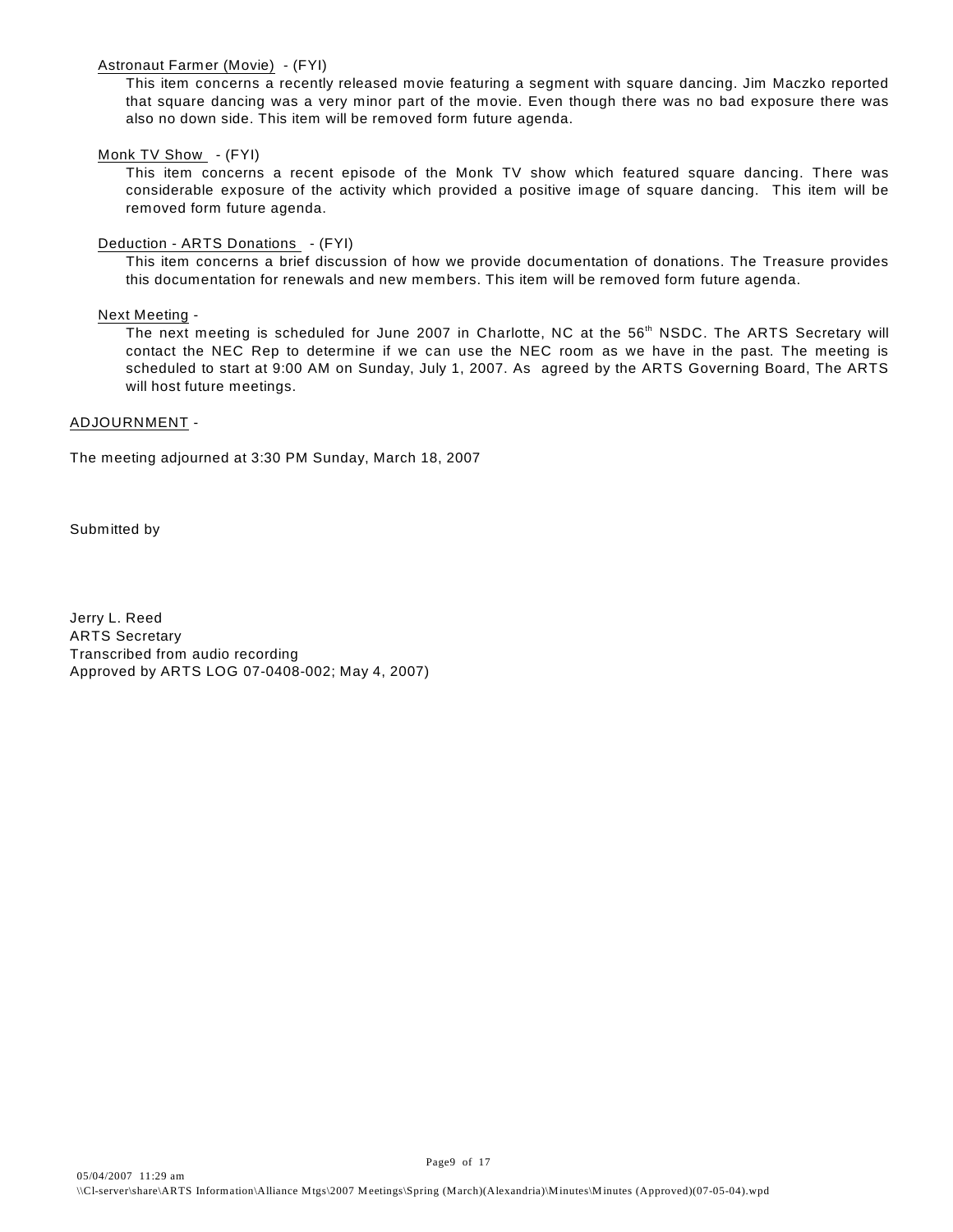# Alliance of Round Traditional and Square Dance Inc **Financial Statement** October 1, 2006 - February 28, 2007

| <b>Beginning Balance October 1, 2006</b> | \$20,040.68                                  |
|------------------------------------------|----------------------------------------------|
| Income                                   |                                              |
| <b>YTB Travel Royalties</b>              | 46.73                                        |
| Add-a-Buck                               | 326.01                                       |
| Magnetic sign sales                      | 2.50                                         |
| <b>Lapel Pins Sales</b>                  | 37.00                                        |
| <b>Badge sales</b>                       | 10.00                                        |
| T-shirt/Cap Sales                        | 16.00                                        |
| <b>Dues</b>                              |                                              |
| <b>Associate Dues</b>                    | 200.00                                       |
| <b>Individual Dues</b>                   | 475.00                                       |
| <b>Total Dues</b>                        | 675.00                                       |
| <b>Total Income</b>                      | 1,113.24                                     |
| <b>Expense</b>                           |                                              |
| <b>Advertising</b>                       | 987.75                                       |
| Internet/Web Related                     | 79.95                                        |
| <b>Legal Fees</b>                        | 199.50                                       |
| <b>Meeting Expense</b>                   | 106.50                                       |
| <b>Total Expense</b>                     | 1,373.70                                     |
| <b>Ending Balance February 28, 2007</b>  | \$19,780.22<br>$\alpha$ , $\beta$ , $\alpha$ |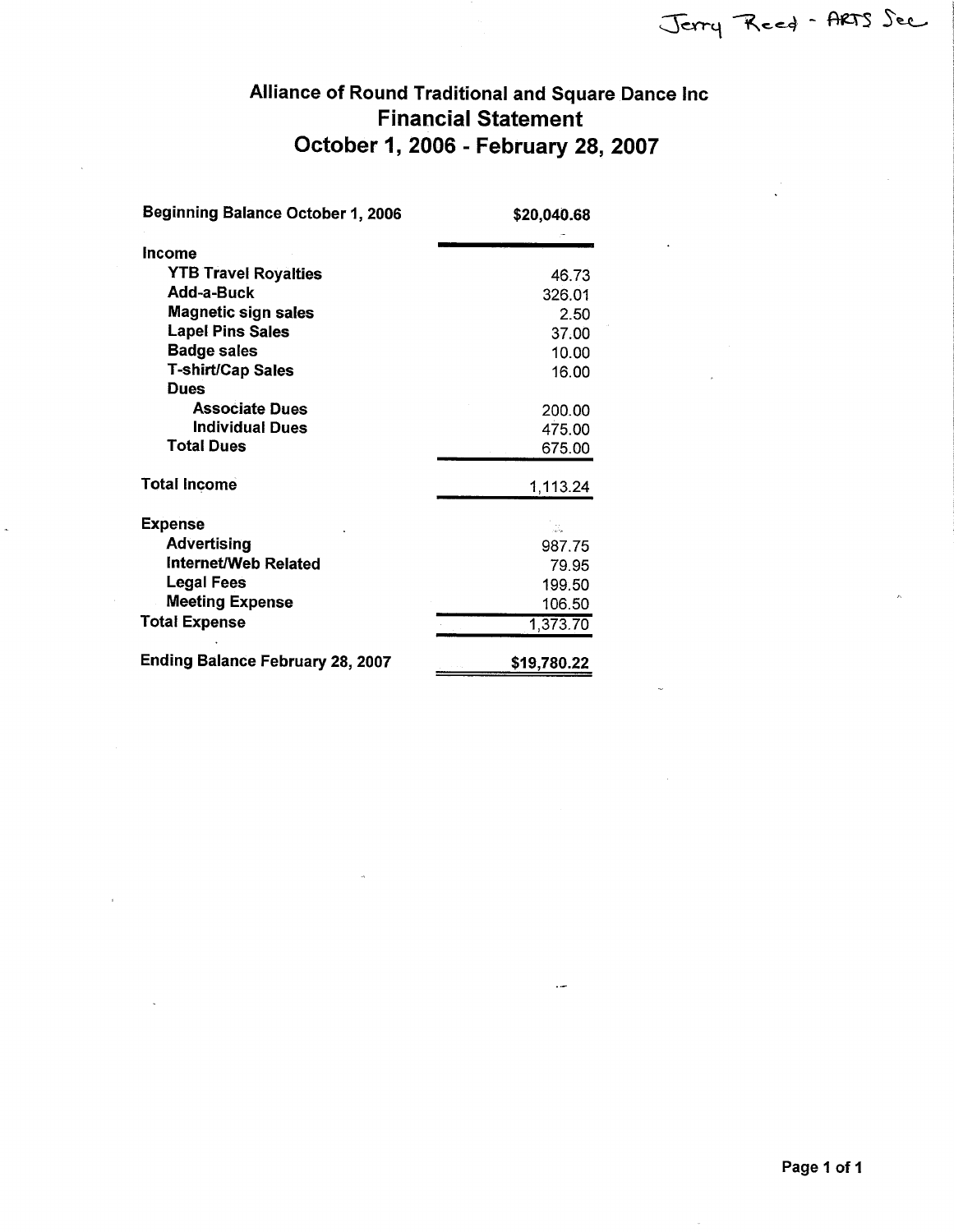### **ARTS** Meeting March 18, 2007

Treasurer's Report

### **JUST A REMINDER -**

#### **LAPEL PIN SALES** – being sold  $\omega$  \$5 each

My records indicate these people still have pins to sell. Jerry Reed (CALLERLAB) – 13 pins Jim Maczko/Patty Wilcox - 37 pins Jim & Edythe Weber  $-6$  pins

# MAGNETIC SIGN SALES - being sold @ \$2.50 each

My records indicate these people still have signs to sell. Charley Holley (USDA) - 39 bumper signs left Patty Wilcox (USA West)  $-35$  signs left Jim Maczko (Returned from ACA) – 50 signs left Jerry Reed (CALLERLAB) – 46 signs left Jim & Edythe Weber - 20 signs left (had to throw away 7 signs because they stuck together and the printing peeled off, not fit to sell)

### **T-SHIRTS/CAPS**

Jim Weber has 1 3XL, 2 XL, 2 LARGE, 1 MEDIUM, 2 ball caps Does anyone else have any shirts or caps? I am not aware of any. If someone wants a shirt or cap before Charlotte, please let us know. Otherwise we will plan to bring these to Charlotte. We will also have them at Pre-Convention in Wichita.

If anyone thinks this is wrong, or has had to discard signs like we did, please let me know.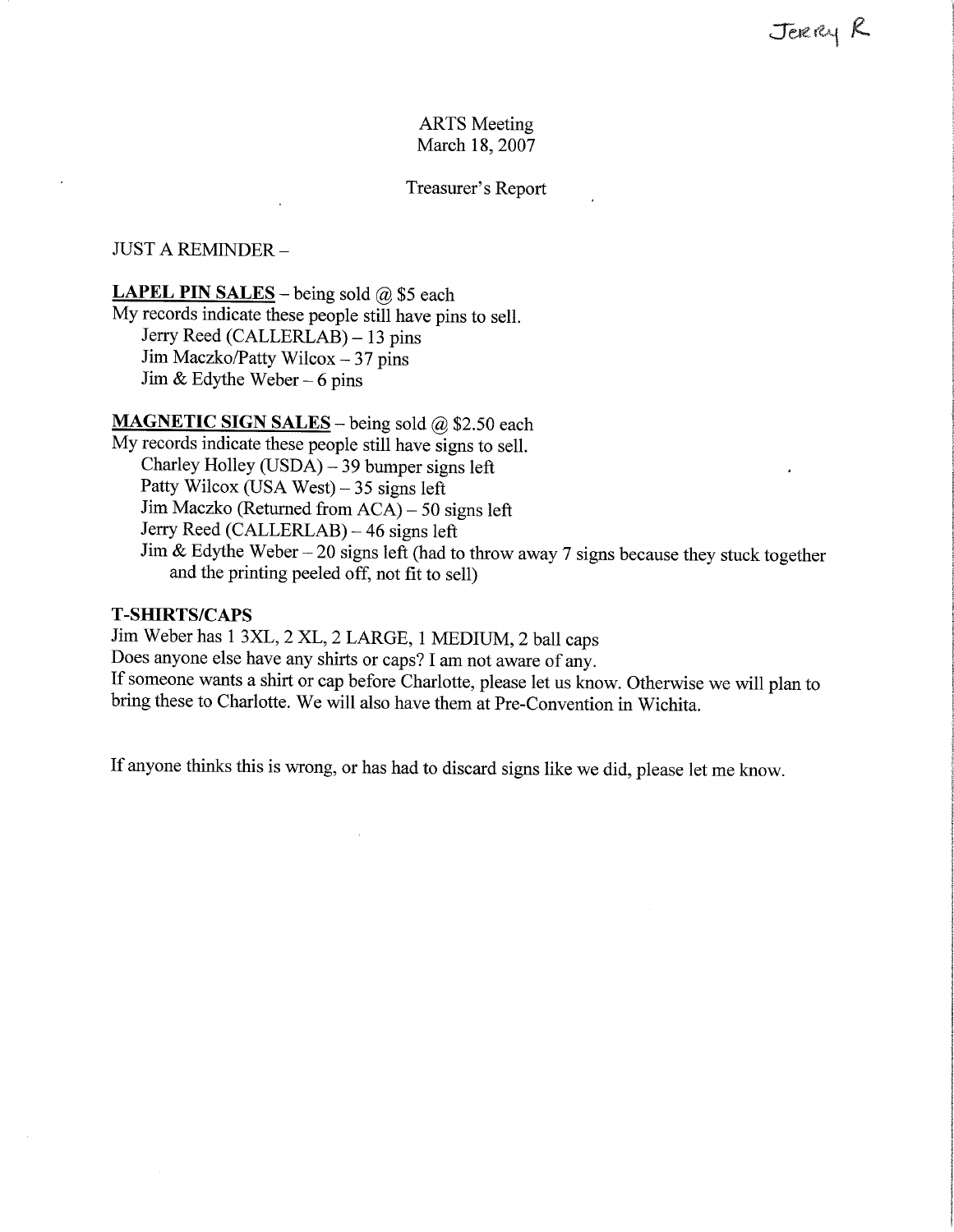#### **March 2007 ARTS Meeting Minutes (Page 1 of 1)** (Attachment 2)

#### ARTS Governing Board and Officers Actions

#### October 2006 thru February 2007

ARTS LOG 06-0911-001 (ARTS PR Comm Actions)

Action Completed as of 10-30-2006 - The results of this ARTS LOG was discussion and vote on this issue at the Fall 2006 ARTS meeting resulting in the following MOTION:

MOTION: Be it resolved that the Public Relations Ad-Hoc Committee be disbanded and that the task of reviewing the PR proposal from W eb/Shandwick be assigned to the ARTS PR Publicity Committee. The committee would review the tasking and develop a plan for resolution of this issue. (MSC).

ARTS LOG 06-1007-001 (Honorary Membership - Jim Maczko)

Action Completed as of 11-09-2006 - The Board approved the following MOTION:

MOTION: Be it resolved that Jim Maczko be approved as an Honorary Member of the ARTS.

However, only seven votes were cast (5 approve, 1 not approve, and 1 abstain. In accordance with the bylaws approval by 6 of the 10 Board Members is required to grant Honorary Membership. Therefore, the MOTION was not approved.

ARTS LOG 06-1007-002 (October 2006 ARTS Meeting Minutes)

Action completed as of 11-17-2006 - The Board approved the following MOTION: MOTION: Be It Resolved That: The minutes (Draft 3, dated 18 OCT 06) of the October 2006 ARTS meeting be approved.

ARTS LOG 06-1016-001 (Ad in Program Book -  $56<sup>th</sup>$  NSDC) Action Completed as of 11-17-2006 - The Board Approved the following MOTION: MOTION: Be It Resolved that: The ARTS place an ad in the 56th NSDC Program Book at a cost not to exceed \$843.75. The decision of the final size and cost of the ad will be made by the ARTS Officers.

ARTS LOG 06-1106-001 (Ad in National Square Dance Directory)

Action Completed as of 12-08-2006 - The Board approved the following MOTION: MOTION: Be It Resolved That: The ARTS purchase an ad in the National Square Dance Directory (on line) in the amount of \$144.00.

ARTS LOG 06-102-001 (ARTS Seminars in Charlotte)

Action Completed as of 11-13-2006 - The following are the results of this ARTS LOG:

The purpose of this ARTS LOG is to select panelists for the ARTS Seminars during the 56th NSDC in Charlotte in 2007. There were only a couple of responses to the Start ACTION message. Jim Maczko volunteered to follow thru with the 56th NSDC Education committee and Scott Philips provided some input. Based on the non response from the other officers and Jim Maczko's offer, Jim is hereby asked to follow thru with the 56th NSDC staff to select the topics, descriptions, and staff for the ARTS seminars in Charlotte.

ARTS LOG 06-1117-001 (Ad in Program Book -  $56<sup>th</sup>$  NSDC)

Action Completed as of 12-01-2006 - The Officers approved the following MOTION: MOTION: Be It Resolved that: The ARTS place a full page color ad in the 56th NSDC Program Book at a cost \$843.75.

ARTS LOG 06-1201-001 (W inter 2006 ARTS Newsletter)

Action Completed as of 12-15-2006 - The Officers Approved the following MOTION: MOTION: Be It Resoled That: The Winter 2006 ARTS Newsletter be approved.

ARTS LOG 07-0114-001 (W ife Swap TV Show)

Action Completed as of 01-22-2007 - The Officers Did NOT Approved the following MOTION: MOTION: Be It Resolved That: The ARTS help promote a search for a square dance couple as a candidate for the ABC Television Show "W ife Swap"

ARTS LOG 07-0203-001 (Voting Reps - March 2007 Meeting)

Action Completed as of 02-21-2007 - The result of this ARTS LOG was confirmation of the Voting Reps for the March 2007 ARTS meeting.

ARTS LOG 07-0203-002 (Spring 2007 ARTS Meeting Agenda) Action Completed as of 02-21-2007 - The result of this ARTS LOG was input from ARTS reps for the March 2007 ARTS meeting.

Page11 of 17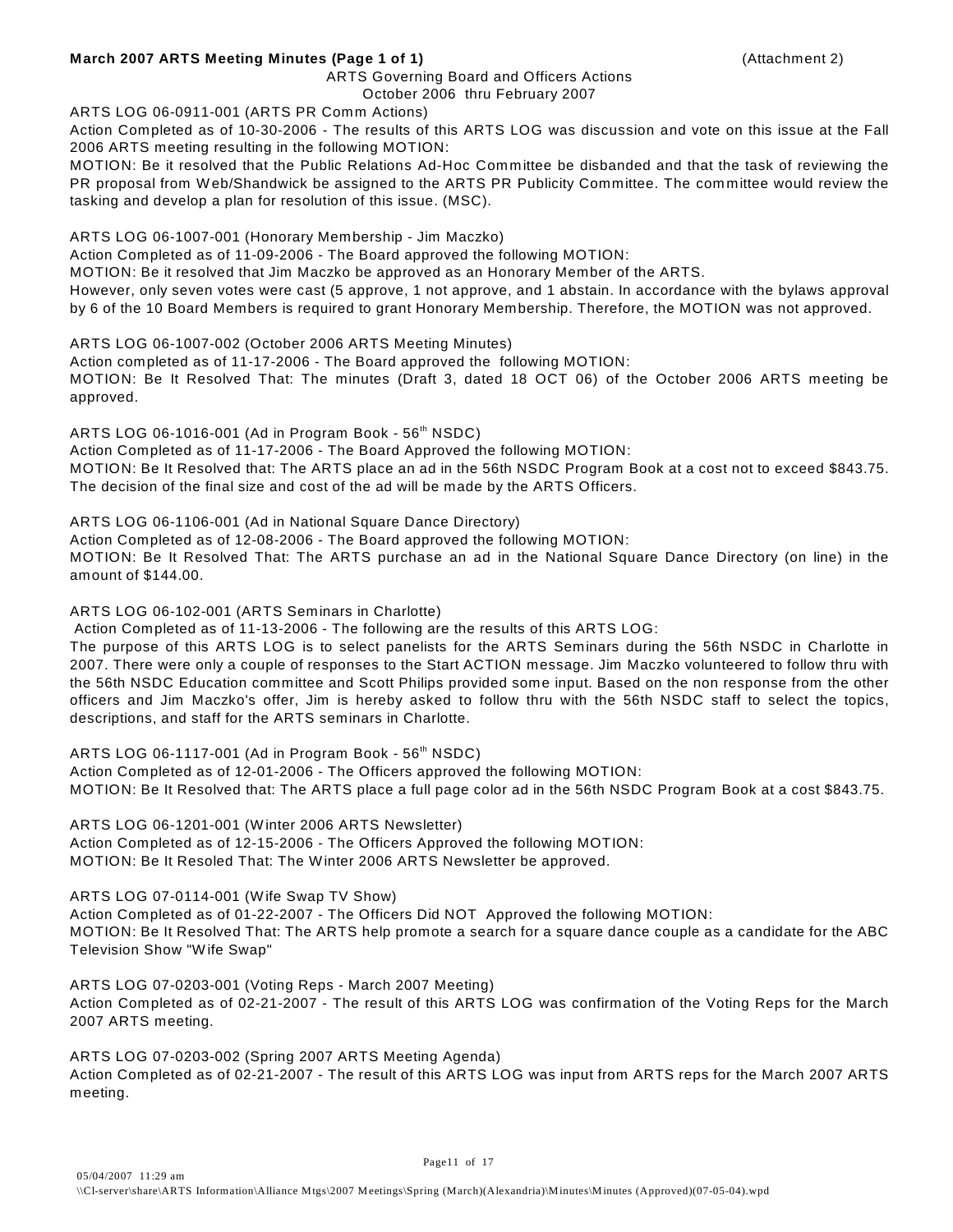#### **March 2007 ARTS Meeting Minutes (Page 1 of 3** (Attachment 3)

Toll Free Phone Report

This is a tally of the ARTS phone calls since its inception, January 18, 2005, through March l6, 2007. Our very first call was from Liberty Missouri. Notice in April '05 we went international.

|                   |              |                           | 2005 Report    |                        |                |
|-------------------|--------------|---------------------------|----------------|------------------------|----------------|
| Date              | <b>State</b> | $\#$                      | <b>Date</b>    | <b>State</b>           | $\#$           |
| January 2005      |              | $\mathbf 0$               | August 2005    | $\mathsf{A}\mathsf{Z}$ | $\mathbf{1}$   |
| February 2005     | CA           | $\mathbf{1}$              |                | CO                     | $\mathbf{1}$   |
|                   | <b>MO</b>    | $\mathbf{1}$              |                | DC                     | $\mathbf{1}$   |
|                   | <b>Total</b> | $\overline{c}$            |                | NC                     | $\mathbf{1}$   |
| <b>March 2005</b> | CA           | $\mathbf{1}$              |                | <b>NY</b>              | $\mathbf{1}$   |
|                   | <b>NY</b>    | $\mathbf{1}$              |                | <b>Total</b>           | 5              |
|                   | <b>TN</b>    | 1                         | September 2005 | CA                     | $\mathbf{1}$   |
|                   | <b>Total</b> | $\ensuremath{\mathsf{3}}$ |                | FL.                    | $\mathbf{1}$   |
| <b>April 2005</b> | CA           | $\mathsf 3$               |                | IL                     | $\mathbf{1}$   |
|                   | Nova Scotia  | $\mathbf{1}$              |                | <b>TN</b>              | $\mathbf{1}$   |
|                   | <b>WA</b>    | $\mathbf{1}$              |                | <b>Total</b>           | 4              |
|                   | <b>Total</b> | $\sqrt{5}$                | October 2005   | MD                     | $\mathbf{1}$   |
| <b>May 2005</b>   | CA           | $\mathbf 1$               |                | SC                     | $\mathbf{1}$   |
|                   | IA           | $\mathbf{1}$              |                | <b>WA</b>              | $\mathbf{1}$   |
|                   | Total        | $\overline{c}$            |                | <b>Total</b>           | 3              |
| <b>June 2005</b>  | CA           | $\mathbf{1}$              | November 2005  | CA                     | $\mathbf{1}$   |
|                   | IL           | $\mathbf{1}$              |                | CO                     | $\mathbf{1}$   |
|                   | <b>NY</b>    | 1                         |                | MO                     | $\mathbf{1}$   |
|                   | Total        | $\mathbf{3}$              |                | SD                     | $\mathbf{1}$   |
| July              | CA           | $\mathbf{1}$              |                | TX                     | $\mathbf{1}$   |
|                   | OH           | $\mathbf 1$               |                | Total                  | 5              |
|                   | <b>Total</b> | $\overline{2}$            | December 2005  | CA                     | $\mathbf{1}$   |
|                   |              |                           |                | MO                     | $\mathbf{1}$   |
|                   |              |                           |                | NC                     | $\mathbf{1}$   |
|                   |              |                           |                | <b>NM</b>              | $\overline{c}$ |
|                   |              |                           |                | Total                  | 5              |

### 2006 Report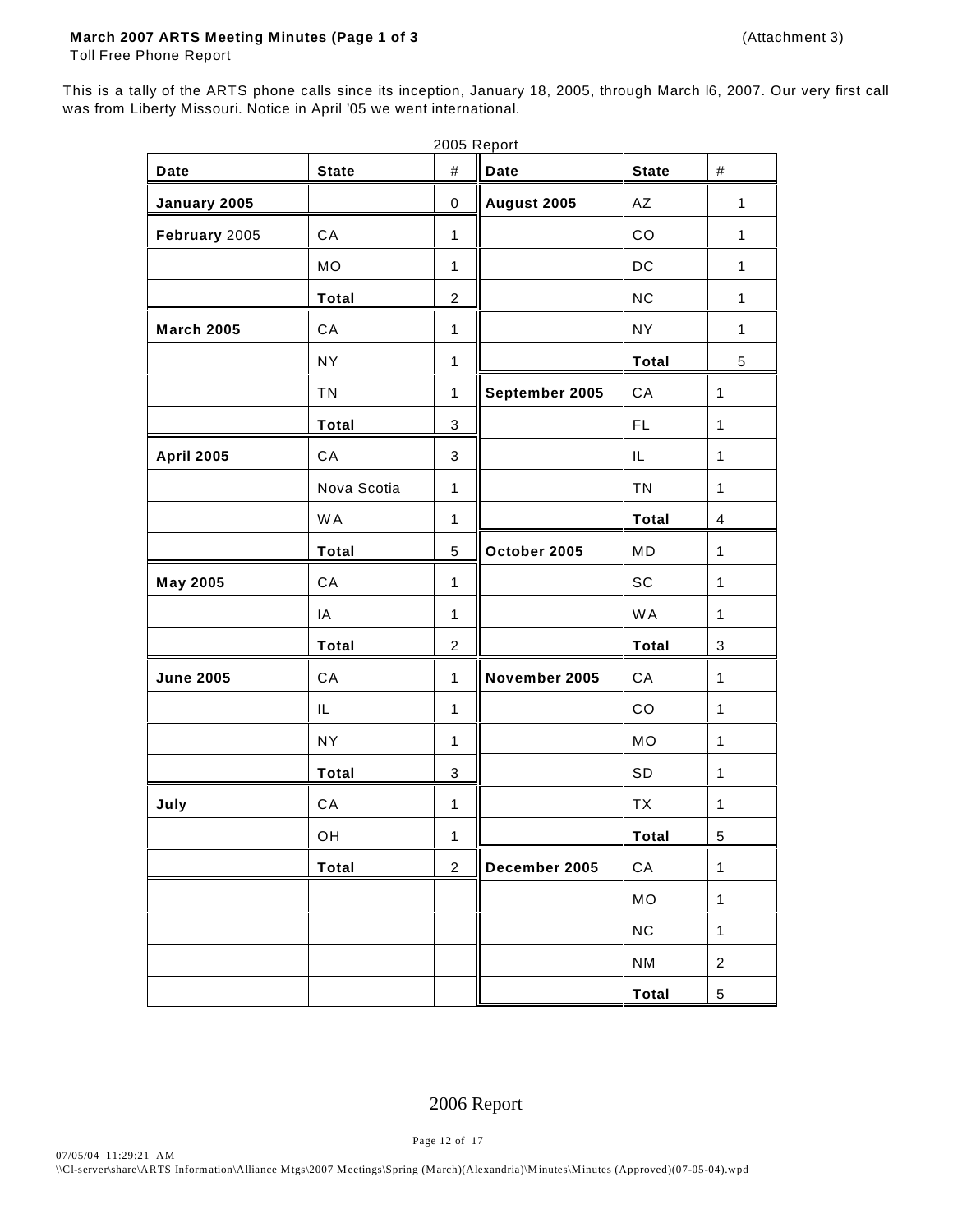### **March 2007 ARTS Meeting Minutes (Page 2of 3** (Attachment 3)

Toll Free Phone Report

| Date              | <b>State</b>                 | #                         | <b>Date</b>      | <b>State</b>                 | $\#$             | Date          | State        | $\#$         |
|-------------------|------------------------------|---------------------------|------------------|------------------------------|------------------|---------------|--------------|--------------|
| January 2006      | ${\sf CA}$                   | $\overline{2}$            | May 2006         | ${\sf CA}$                   | $\mathbf{1}$     | November 2006 | IL           | $\mathbf{1}$ |
|                   | DC                           | $\mathbf{1}$              |                  | OH                           | $\mathbf{1}$     |               | SC           | $\mathbf{1}$ |
|                   | FL                           | $\mathbf{1}$              |                  | OK                           | $\mathbf{1}$     |               | <b>Total</b> | $\mathbf{2}$ |
|                   | OH                           | $\sqrt{2}$                |                  | NC                           | $\overline{2}$   | December 2006 | ${\sf CA}$   | $\mathbf{1}$ |
|                   | PA                           | $\mathbf{1}$              |                  | <b>Total</b>                 | $5\phantom{.0}$  |               | FL.          | $\mathbf{1}$ |
|                   | <b>TX</b>                    | $\mathbf{1}$              | <b>June 2006</b> | OR                           | $\mathbf{1}$     |               | MO           | $\mathbf{1}$ |
|                   | VA                           | $\mathbf{1}$              |                  | $\operatorname{\textsf{SC}}$ | $\sqrt{2}$       |               | NC           | $\mathbf{1}$ |
|                   | <b>Total</b>                 | $\boldsymbol{9}$          |                  | TX                           | 1                |               | <b>TX</b>    | $\mathbf{1}$ |
| February 2006     | <b>AL</b>                    | $\sqrt{3}$                |                  | Total                        | $\overline{4}$   |               | <b>Total</b> | ${\bf 5}$    |
|                   | ${\sf CA}$                   | $\mathbf{1}$              | <b>July 2006</b> | ${\sf CA}$                   | $\mathbf{1}$     |               |              |              |
|                   | FL                           | $\ensuremath{\mathsf{3}}$ |                  | CO                           | $\mathbf{1}$     |               |              |              |
|                   | ${\sf IN}$                   | $\mathbf{1}$              |                  | FL                           | 23               |               |              |              |
|                   | GA                           | $\mathbf{1}$              |                  | GA                           | $\overline{2}$   |               |              |              |
|                   | MD                           | $\mathbf{1}$              |                  | OK                           | $\mathbf{1}$     |               |              |              |
|                   | NC                           | $\mathbf{2}$              |                  | <b>Total</b>                 | 28               |               |              |              |
|                   | <b>NV</b>                    | $\mathbf{1}$              | August 2006      | CO                           | $\mathbf{1}$     |               |              |              |
|                   | SC                           | $\overline{4}$            |                  | FL                           | 1                |               |              |              |
|                   | <b>Total</b>                 | 17                        |                  | IL                           | 1                |               |              |              |
| March 2006        | LA                           | $\mathbf{1}$              |                  | LA                           | $\mathbf{1}$     |               |              |              |
|                   | NC                           | $\overline{2}$            |                  | <b>WA</b>                    | $\mathbf{1}$     |               |              |              |
|                   | <b>NM</b>                    | $\mathbf{1}$              |                  | <b>Total</b>                 | $5\phantom{.0}$  |               |              |              |
|                   | <b>NY</b>                    | $\mathbf{1}$              | September 2006   | ${\sf CA}$                   | $\overline{2}$   |               |              |              |
|                   | $\operatorname{\textsf{SC}}$ | $\mathbf{1}$              |                  | $\mathsf{FL}$                | $\mathbf{1}$     |               |              |              |
|                   | TX                           | $\overline{c}$            |                  | MA                           | 1                |               |              |              |
|                   | <b>Total</b>                 | $\bf8$                    |                  | $NC$                         | $\sqrt{2}$       |               |              |              |
| <b>April 2006</b> | ${\sf CA}$                   | $\mathbf{1}$              |                  | $\operatorname{\textsf{SC}}$ | $\boldsymbol{2}$ |               |              |              |
|                   | MD                           | $\mathbf{1}$              |                  | <b>Total</b>                 | $\bf8$           |               |              |              |
|                   | MO                           | $\mathbf{1}$              | October 2006     | MA                           | $\mathbf{1}$     |               |              |              |
|                   | $NC$                         | $\overline{c}$            |                  | $\operatorname{\textsf{sc}}$ | $\mathbf{1}$     |               |              |              |
|                   | $\operatorname{\textsf{SC}}$ | $\overline{4}$            |                  | TX                           | 1                |               |              |              |
|                   | Total                        | $\boldsymbol{9}$          |                  | Total                        | $\mathbf 3$      |               |              |              |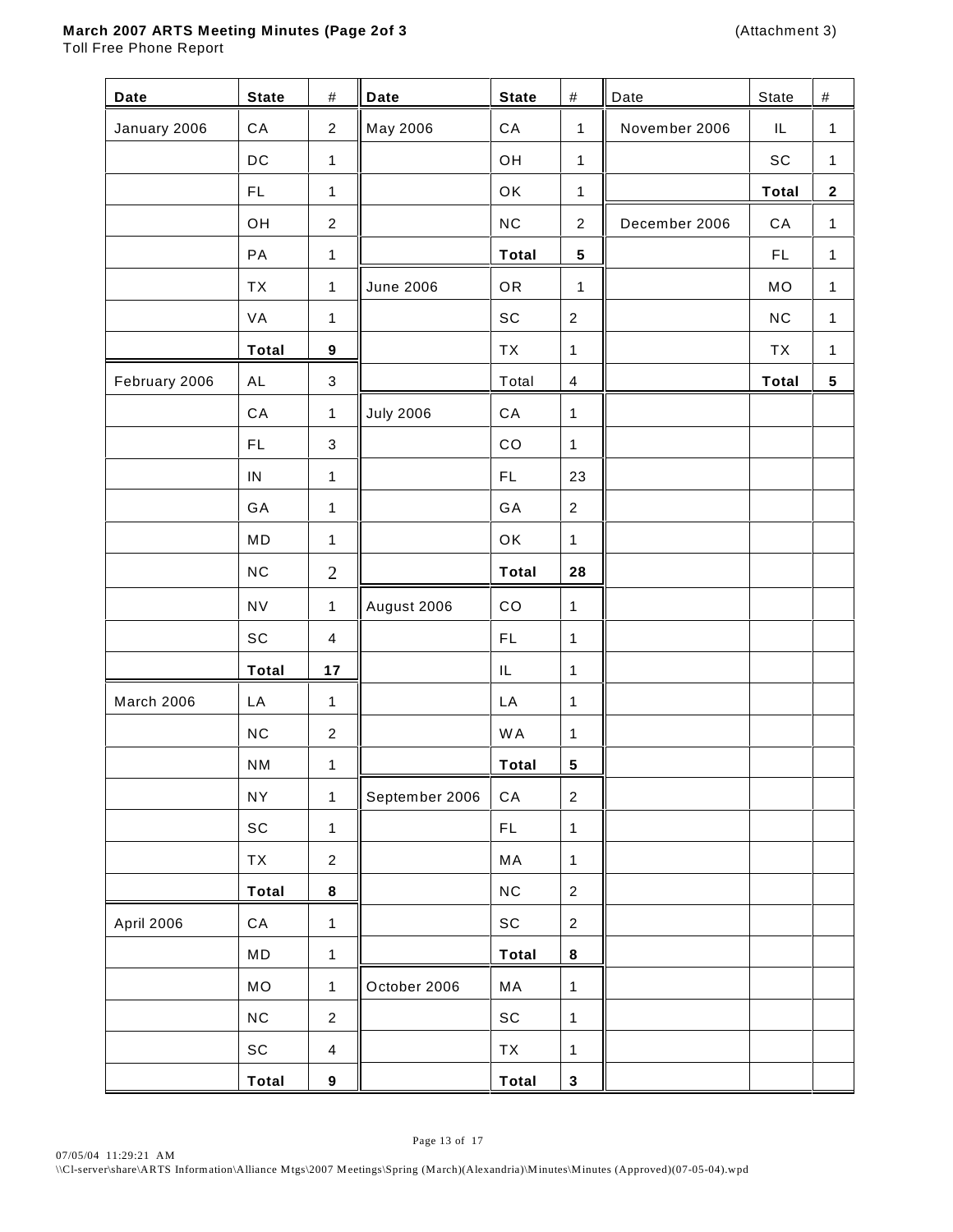Toll Free Phone Report

| <b>Date</b>        | <b>State</b>                 | $-0$ $ -$<br>$\#$ | - r - - -<br>Date | <b>State</b> | $\#$ |
|--------------------|------------------------------|-------------------|-------------------|--------------|------|
| January 2007       | MO                           | 1                 |                   |              |      |
|                    | ${\sf NC}$                   | $\mathbf 1$       |                   |              |      |
|                    | PA                           | 1                 |                   |              |      |
|                    | Total                        | $\mathbf 3$       |                   |              |      |
| February 2007      | ${\sf NC}$                   | $\mathbf 1$       |                   |              |      |
|                    | OH                           | $\mathbf 1$       |                   |              |      |
|                    | $\operatorname{\textsf{SC}}$ | $\mathbf{1}$      |                   |              |      |
|                    | <b>Total</b>                 | $\mathbf{3}$      |                   |              |      |
| March 2007         | ${\sf CA}$                   | $\mathbf{1}$      |                   |              |      |
|                    | $\mathsf{FL}$                | $\mathbf 1$       |                   |              |      |
|                    | LA                           | 1                 |                   |              |      |
|                    | SC                           | $\mathbf 1$       |                   |              |      |
|                    | Total                        | 4                 |                   |              |      |
|                    |                              |                   |                   |              |      |
| <b>GRAND TOTAL</b> | 152                          |                   |                   |              |      |
|                    |                              |                   |                   |              |      |

2007 Report

In July 2006 the ARTS number was published as a contact number in a FL paper for a class. Unfortunately the club did not call us first with the information they wanted us to pass on. For a specific class they should publish their own number. For generic publicity using the ARTS number is appropriate. The many calls from the Carolinas and California can be attributed to the bumper stickers. W e get many calls from the generated by the web site.

Michael & Kimberlee Streby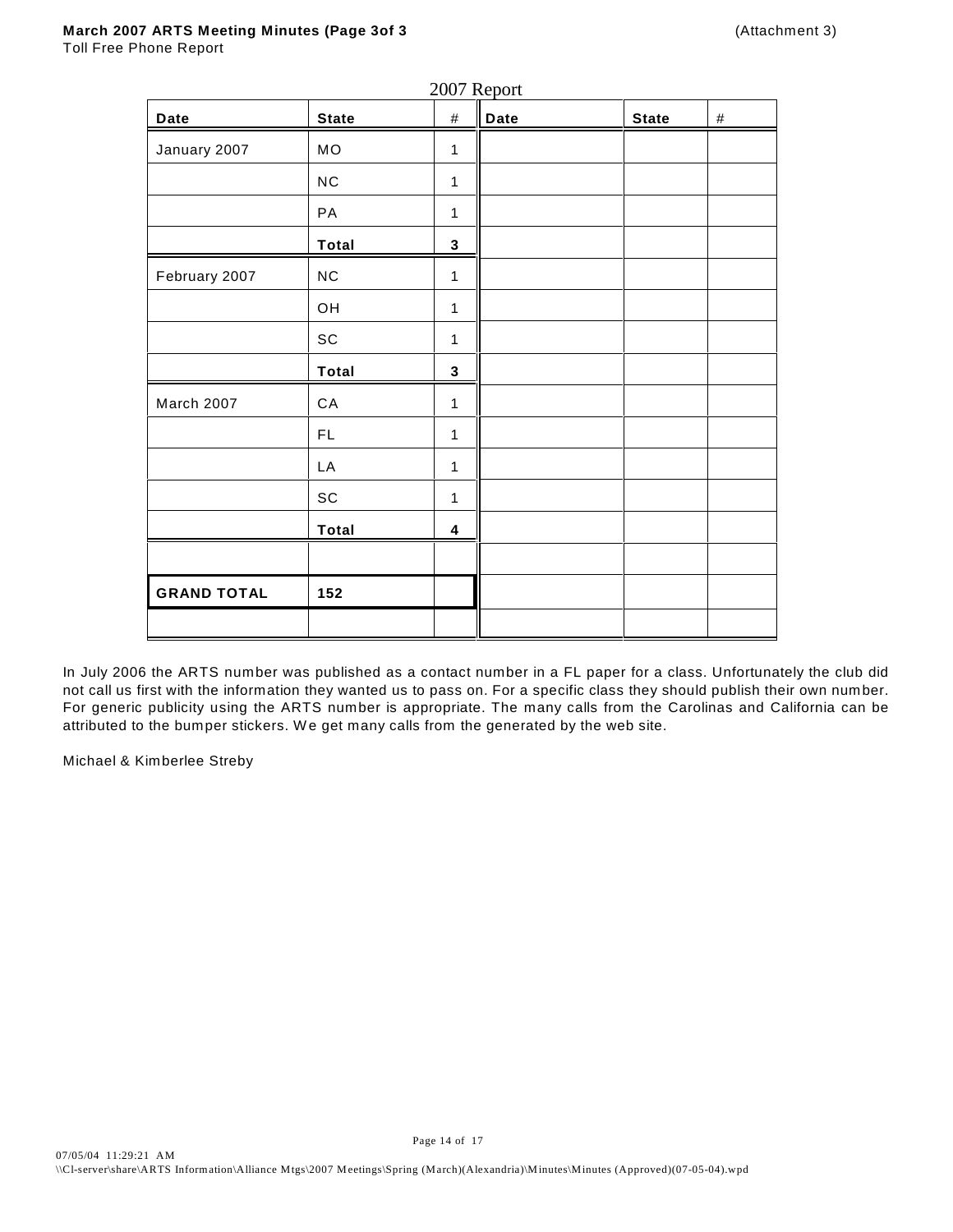### International Dance Council

#### Dance Day preparations

On the 29th of April, as every year since 1982, Dance Day will be celebrated all over the world by the international community of dancers and dance enthusiasts. The International Dance Council CID has prepared the following guidelines as a useful checklist for persons institutionally involved in the wider field of dance: teachers, choreographers, group leaders, journalists, researchers, associations, suppliers, organizations etc.

#### **Object**

The main purpose of Dance Day events is to attract the attention of the wider public to the art of dance. Special emphasis should be given to addressing a "new" public, people who do not follow dance events during the course of the year.

#### Events

Dance Day events may be special performances, open-door courses, public rehearsals, lectures, exhibitions, articles in newspapers and magazines, dance evenings, radio and TV programs, visits, street shows etc.

#### **Organizers**

Events are primarily organized by dance companies, amateur groups, schools, associations and other institutions active in dance. W herever possible, it is better for events to be organized jointly with a non-dance institution such as a government agency, a public school, a municipality, a business enterprise, a trade union.

#### Content

Organizers have full freedom to define the content of the event. Make sure that you include general information on the art of dance, its history, its importance to society, its universal character. This can be done in a short speech, a note in the program, a text distributed to those present. By adding this dimension you make the event different from dance activities taking place any other day. Read a message from a prominent personality, a poem, a passage from a text by a famous author.

#### Coordination

In order to achieve maximum success, it is important that preparations start early enough. It is imperative to inform the press and generally the media about your event. Notify an organization holding a central position at regional or national level, which should publish a list of events planned for Dance Day. Entrance to events should preferably be free, or by invitation. Invite persons who do not normally attend dance events.

#### Location

At best, events should take place in "new" places, such as streets, parks, squares, shops, factories, villages, discotheques, schools, stadiums etc. By setting the event in original surroundings you stress the fact that this is an event dedicated to the universal family of dancers.

Prof. Alkis Raftis; President of the CID \*\*\*\*\*\*\*\*\*\*\*\*\*\*\*\*\*\*\*\*\*\*\*\*\*\*\*\*\*\*\*\*\*\*\*\*\*\*\*\*\*\*\*\*\*\*\*\*\*\*\*\*\*\*\*\*\*

1. Please translate the message to the language of your country (if applicable) and send it to the Press and to dance organizations.

2. W orld Dance Day has been established in 1982 in view of attracting attention to the art of dance, every year on the 29th of April.

On that day, dance companies, dance schools, organizations and individuals are asked to organize an activity addressing an audience larger than their usual one.

3. The International Dance Council (Conseil International de la Danse - CID) is the official umbrella organization for all forms of dance in all countries of the world.

It is a non-governmental non-profit organization (NGO) founded in 1973 within the UNESCO headquarters in Paris, where it is based. Its purpose is to act as a worldwide forum bringing together international, national and local organizations as well as individuals active in dance. It represents the interests of the dance world at large and consults accordingly governments and international agencies.

International Dance Council - CID - Conseil International de la Danse UNESCO, Paris, France www.cid-unesco.org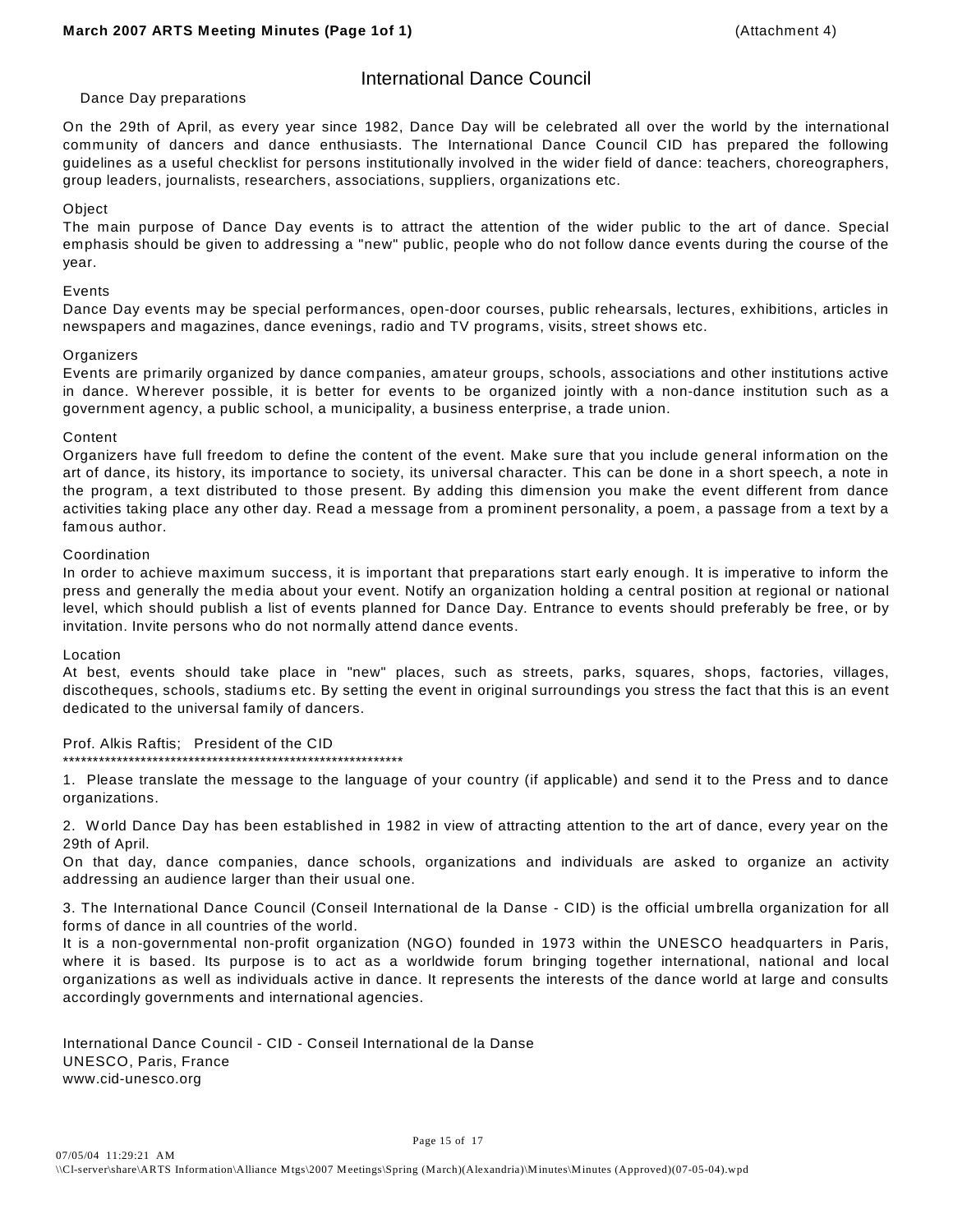#### **ALLIANCE of ROUND, TRADITIONAL, and SQUARE DANCE (ARTS-DANCE) SPRING 2007 MEETING, March 18, 2007 Hilton Alexandria Mark Center Hotel 5000 Seminary Rd, Alexandria, VA**

#### **ARTS Travel Report**

The key to success of any venture is advertising your product. You must let the people know who you are and what you are offering them and why they should use your product or services.

We are not failing at this; however we could be doing a lot better job. I still do not see the ARTS Travel site advertising in all the Governing Board organizations publications or on their websites. This is something we must all do. Some State and National dance publications have advertised the ARTS Travel website in their publications: Iowa, Missouri, Florida, and American Square Dance. This all helps.

To make the ARTS Travel website a success we must **ALL** advertise it in every issue of our publications and link it from your websites. If we do this and show the dance community why they should use the ARTS Travel website and how it will benefit the dance community, we will have success and provide funding for the ARTS.

As of March 14, 2007, ARTS has received \$282.85 in travel commissions; see report commission history. Also see commissions research report to see bookings since the fall meeting report.

The most travel commission is paid on cruises. I think we should schedule a dance cruise. A 6 or 7 day cruise with 80- 100 cabin bookings could generate seven to eight thousand dollars commission. The date of the cruise would be 9-12 months away. We would invite a caller or two and a cuer.

This would require each organization to help fill the cabins by advertising in your publications, distributing flyers, and word-of-mouth.

I would like to discuss and make a decision on whether to pursue scheduling a cruise at the ARTS Summer meeting in Charlotte. I will have additional information and projected figures then.

Sorry I could not attend this meeting. With our involvement with the  $57<sup>th</sup>$  NSDC and preparing for Pre-Convention we could not be at both.

If anyone has any question, please contact me. Home phone: (816) 781-3598 Fax: (816) 781-3041 Cell Phone: (816) 830-0301 [Jweber10@kc.rr.com](mailto:Jweber10@kc.rr.com) or artstravel@arts-dance.org

Page 16 of 17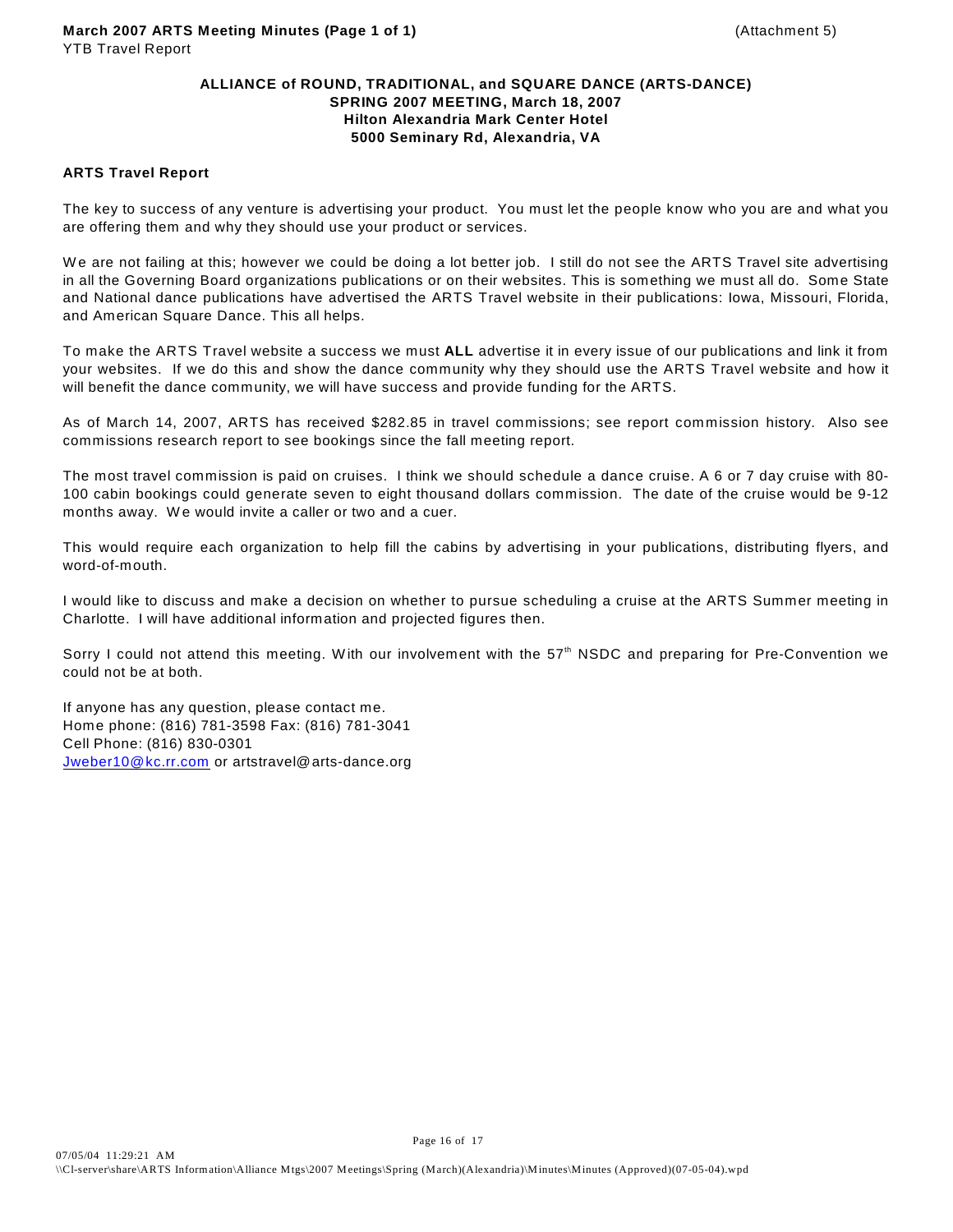e e



**Travel Portal: Commission History** 

### **Payment Information:**

Arts 1316 Middlebrook Drive Liberty, Missouri 64068  $(816) 781 - 3598$ travel@arts-dance.org

User ID: artsdance

The Commission History is a list of all payments made by YourTravelBiz.com, Inc., to you. To view the transaction details of any particular payment, simply click the reference number.

| <b>Check Tracking Number</b><br>Date<br>Gross Amount Adjustments? Total Payment<br>326077<br>2/22/2007<br>\$6.00<br>$-$1.50$<br>304177<br>1/22/2007<br>\$43.14<br>$-$1.50$<br>289999<br>12/20/2006<br>\$19.65<br>$-$1.50$<br>259713<br>11/20/2006<br>\$30.08<br>$-$1.50$<br>188128<br>9/22/2006<br>\$12.10<br>$-$1.50$ | \$4.50  |
|------------------------------------------------------------------------------------------------------------------------------------------------------------------------------------------------------------------------------------------------------------------------------------------------------------------------|---------|
|                                                                                                                                                                                                                                                                                                                        |         |
|                                                                                                                                                                                                                                                                                                                        |         |
|                                                                                                                                                                                                                                                                                                                        | \$41.64 |
|                                                                                                                                                                                                                                                                                                                        | \$18.15 |
|                                                                                                                                                                                                                                                                                                                        | \$28.58 |
|                                                                                                                                                                                                                                                                                                                        | \$10.60 |
| 170537<br>8/22/2006<br>\$42.91<br>$-$1.50$                                                                                                                                                                                                                                                                             | \$41.41 |
| 156134<br>6/22/2006<br>\$22.88<br>-\$1.50                                                                                                                                                                                                                                                                              | \$21.38 |
| 144352<br>5/23/2006<br>\$43.31<br>-\$1.50                                                                                                                                                                                                                                                                              | \$41.81 |
| 132131<br>4/24/2006<br>\$61.98<br>-\$1.50                                                                                                                                                                                                                                                                              | \$60.48 |
| 126683<br>3/23/2006<br>\$15.80<br>$-$1.50$                                                                                                                                                                                                                                                                             | \$14.30 |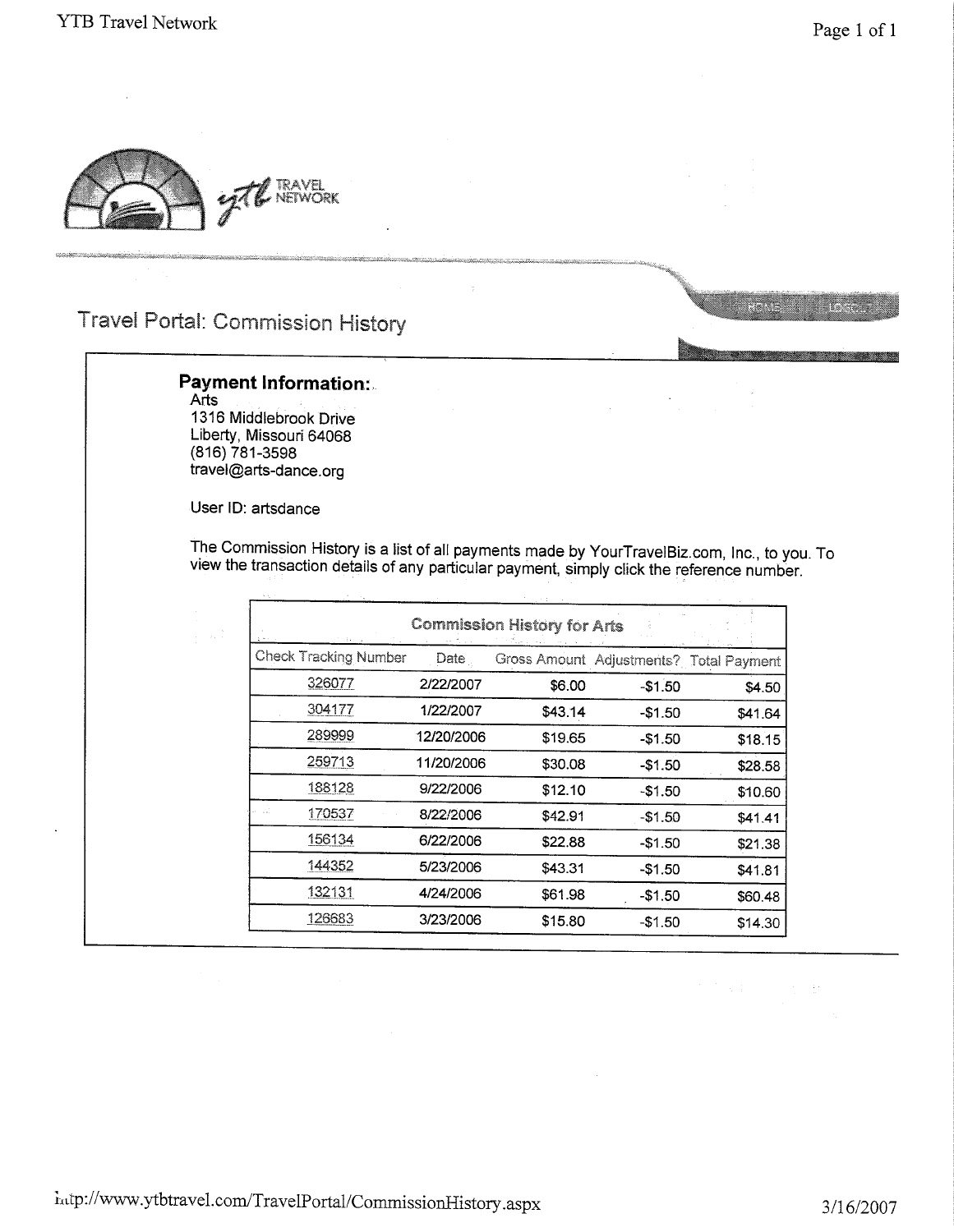en kontrolle



# Travel Portal: Commissions Research



Refine Search

New Search

|             |                    |                               | <b>Personal Commissions</b> |                      |         |                 |
|-------------|--------------------|-------------------------------|-----------------------------|----------------------|---------|-----------------|
|             | <b>Travel Type</b> | Commission Level Booking Date |                             | Passenger 1          | Amount  | <b>Status</b>   |
| View        | <b>HOTEL</b>       | 40%                           | 8/3/2006                    | <b>JAMES WEBER</b>   | \$1.30  | PAID            |
| View        | HOTEL              | 40%                           | 8/3/2006                    | <b>JAMES WEBER</b>   | \$1.30  | PAID            |
| View        | AIR                | 40%                           | 8/15/2006                   | N/A                  | \$1.66  | PAID            |
| View        | AIR                | 40%                           | 8/15/2006                   | N/A                  | \$1.66  | PAID            |
| View        | CAR                | 40%                           | 8/17/2006                   | MICHAEL Preskitt     | \$1.74  | PAID            |
| View        | CAR                | 40%                           | 8/17/2006                   | MICHAEL Preskitt     | \$1.74  | PAID            |
| View        | AIR                | 40%                           | 8/27/2006                   | <b>SCHIRMER DANA</b> | \$2.00  | PAID.           |
| View        | <b>AIR</b>         | 40%                           | 8/27/2006                   | <b>SCHIRMER DANA</b> | \$2.00  | PAID            |
| View        | <b>HOTEL</b>       | 40%                           | 9/4/2006                    | <b>JIM KIDWELL</b>   |         | Pending PENDING |
| View        | HOTEL              | 40%                           | 9/17/2006                   | <b>JIM MACZKO</b>    | \$2.57  | PAID            |
| View        | <b>HOTEL</b>       | 40%                           | 9/17/2006                   | <b>JIM MACZKO</b>    | \$2.57  | PAID            |
| View        | <b>HOTEL</b>       | 40%                           | 9/17/2006                   | <b>JIM MACZKO</b>    | \$6.18  | PAID            |
| View        | <b>HOTEL</b>       | 40%                           | 9/17/2006                   | <b>JIM MACZKO</b>    | \$6.18  | PAID            |
| <b>View</b> | <b>HOTEL</b>       | 40%                           | 9/22/2006                   | <b>JIM MACZKO</b>    |         | Pending PENDING |
| View        | AIR                | 40%                           | 9/29/2006                   | <b>SHAW ALVIN</b>    | \$8.00  | PAID            |
| <u>View</u> | AIR                | 40%                           | 9/29/2006                   | <b>SHAW ALVIN</b>    | \$8.00  | PAID            |
| View        | AIR                | 40%                           | 10/1/2006                   | BAKER CLARK          | \$2.00  | PAID            |
| <u>View</u> | AR                 | 40%                           | 10/1/2006                   | <b>BAKER CLARK</b>   | \$2.00  | PAID            |
| View        | AR                 | 40%                           | 10/5/2006                   | <b>SHAW ALVIN</b>    | \$8.00  | PAID            |
| View        | AIR                | 40%                           | 10/5/2006                   | <b>SHAW ALVIN</b>    | \$8.00  | PAID            |
| View        | <b>HOTEL</b>       | 40%                           | 10/6/2006                   | <b>JAMES WEBER</b>   | \$3.72  | PAID            |
| View        | <b>HOTEL</b>       | 40%                           | 10/6/2006                   | <b>JAMES WEBER</b>   | \$3.72  | PAID            |
|             | View AIR+HOTEL     | 40%                           | 11/17/2006                  | Jim Maczko           | \$15.14 | PAID            |
|             | View AIR+HOTEL     | 40%                           | 11/17/2006                  | Jim Maczko           | \$15.14 | PAID            |
| <u>View</u> | AIR                | 40%                           | 11/17/2006                  | MACZKO JIM           | \$4.00  | PAID            |
| View        | AIR                | 40%                           | 11/17/2006                  | MACZKO JIM           | \$4.00  | PAID            |
| View        | AIR                | 40%                           | 12/8/2006                   | BOWMAN WAYNE         | \$4.00  | PAID            |
| <u>View</u> | AIR.               | 40%                           | 12/8/2006                   | <b>BOWMAN WAYNE</b>  | \$4.00  | PAID            |
| View        | AIR                | 40%                           | 12/8/2006                   | TRIPLETT RANS        | \$4.00  | PAID            |
| <u>View</u> | AIR                | 40%                           | 12/8/2006                   | TRIPLETT RANS        | \$4.00  | PAID            |
| View        | <b>HOTEL</b>       | 40%                           | 12/10/2006                  | JIM MACZKO           |         | Pending PENDING |
| View        | AIR                | 40%                           | 12/10/2006                  | MACZKO JIM           | \$4.00  | PAID            |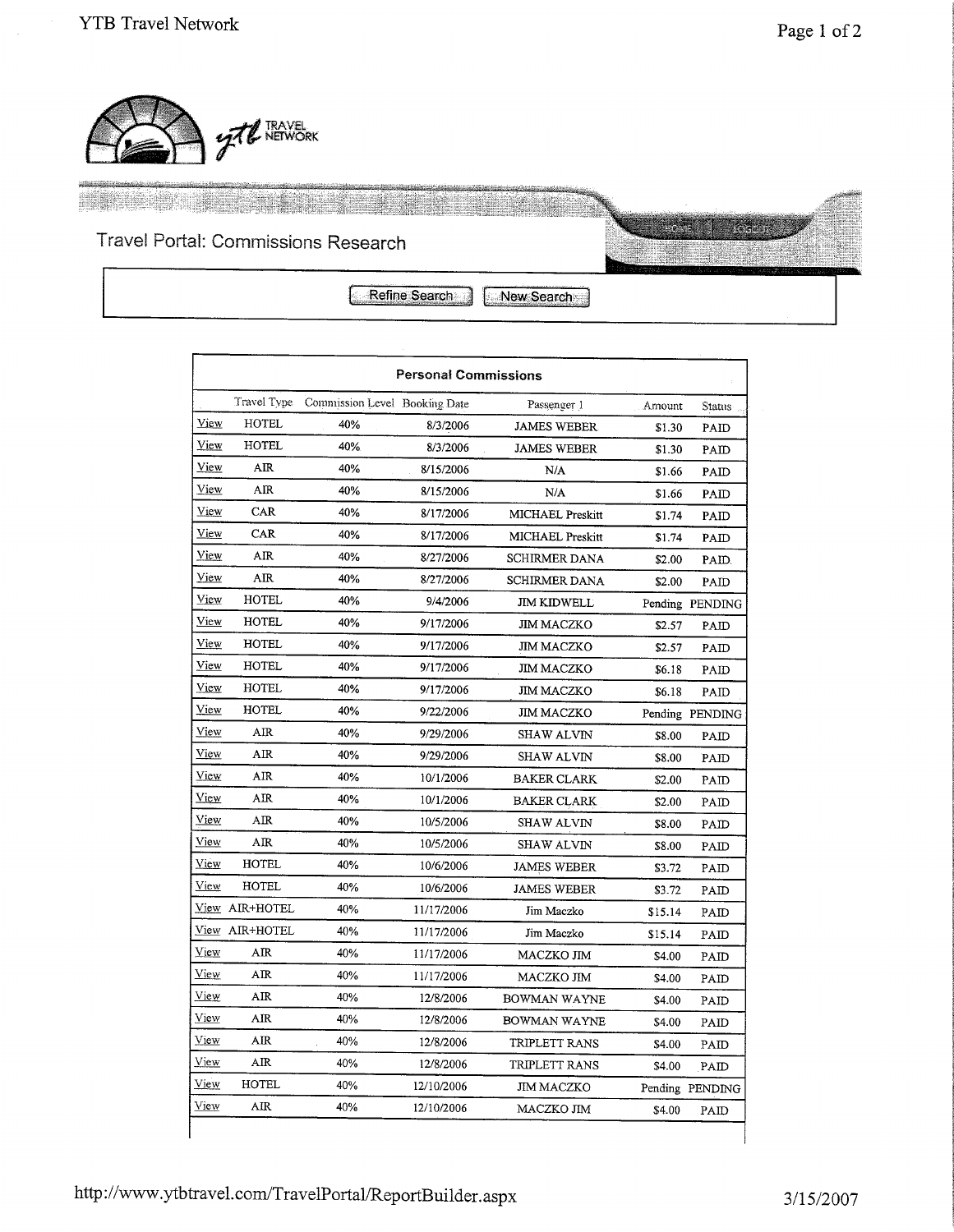$\bar{u}$ 

è

 $\sim$ 

# Page 2 of  $2$

| View  | AR    | 40%       | 12/10/2006 | MACZKO JIM            | \$4.00 | PAID            |
|-------|-------|-----------|------------|-----------------------|--------|-----------------|
| View  | AIR   | 40%       | 12/13/2006 | <b>WEISS CHARLES</b>  | \$4.00 | PAID            |
| View  | AIR   | 40%       | 12/13/2006 | <b>WEISS CHARLES</b>  | \$4.00 | PAID            |
| View  | AIR   | 40%       | 12/19/2006 | WOOD JONATHAN         | \$8.00 | PAID            |
| View  | AIR   | 40%       | 12/19/2006 | <b>WOOD JONATHAN</b>  | \$8.00 | PAID            |
| View  | AIR   | 40%       | 12/19/2006 | MACZKO JIM            | \$4.00 | PAID            |
| View  | AIR   | 40%       | 12/19/2006 | <b>MACZKO JIM</b>     | \$4.00 | PAID            |
| View  | AIR   | 40%       | 1/14/2007  | WOOD JONATHAN         | \$4.00 | PAID            |
| View  | AIR   | 40%       | 1/14/2007  | WOOD JONATHAN         | \$4.00 | PAID            |
| View  | AIR   | 40%       | 1/26/2007  | RUDEBOCK THOMAS       | \$2.00 | PAID            |
| View  | AIR   | 40%       | 1/26/2007  | RUDEBOCK THOMAS       | \$2.00 | PAID            |
| View  | HOTEL | 40%       | 1/30/2007  | <b>GLADYS NEWTON</b>  |        | Pending PENDING |
| View  | AIR   | 40%       | 2/16/2007  | STURGIS SANDRA        | \$2.00 | PENDING         |
| View  | AIR   | 40%       | 2/16/2007  | STURGIS SANDRA        |        | \$2.00 PENDING  |
| Vie v | AR    | 40%<br>P. | 3/1/2007   | ABERNATHY CHRISTOPHER | \$2.00 | PENDING         |
| View  | AIR   | 40%       | 3/1/2007   | ABERNATHY CHRISTOPHER | \$2.00 | PENDING         |
| View  | AIR   | 40%       | 3/4/2007   | MACZKO JIM            | \$4.00 | PENDING         |
| View  | AIR   | 40%       | 3/4/2007   | MACZKO JIM            |        | \$4.00 PENDING  |

 $\epsilon$ 

 $\overline{a}$